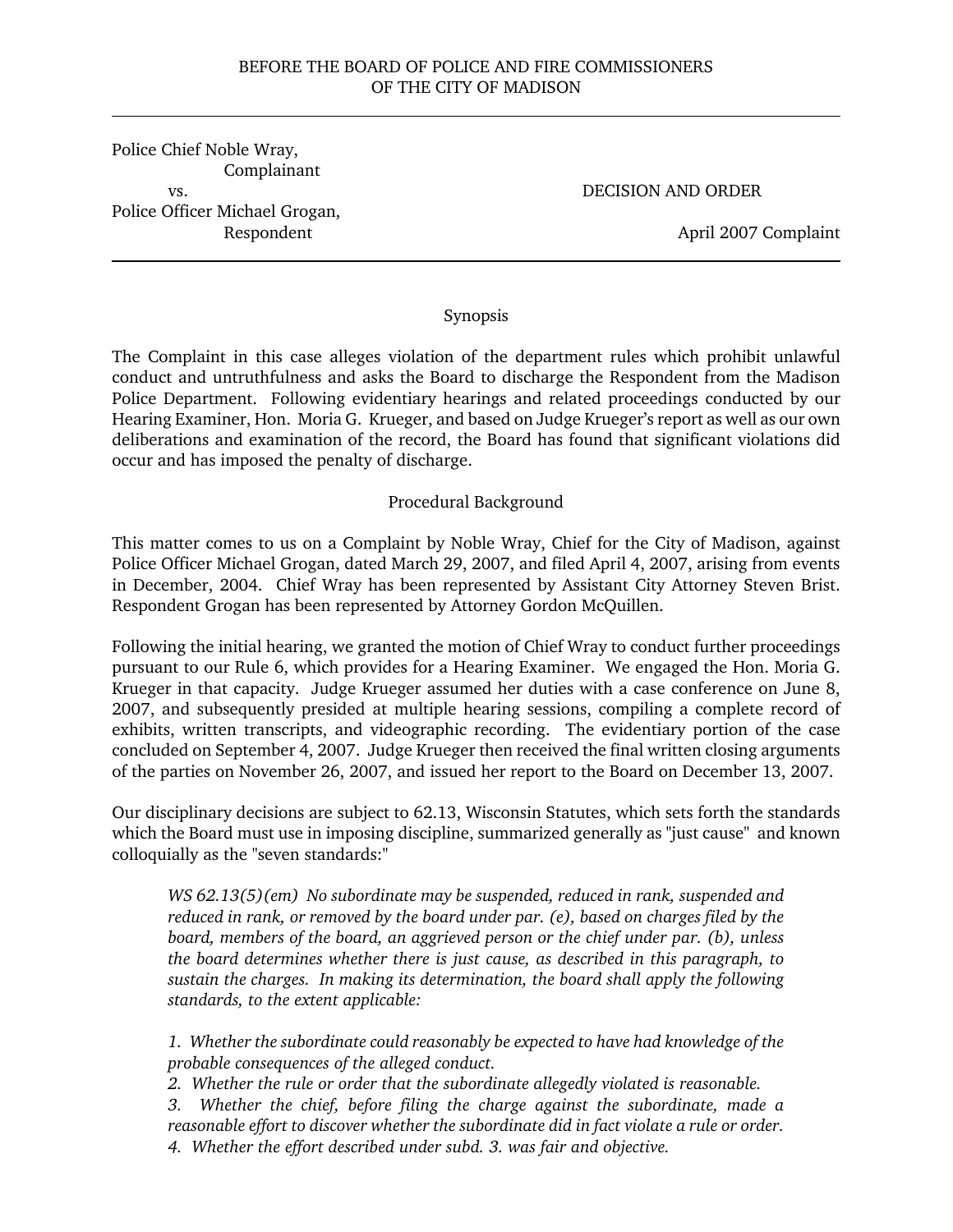*5. Whether the chief discovered substantial evidence that the subordinate violated the rule or order as described in the charges filed against the subordinate.*

*6. Whether the chief is applying the rule or order fairly and without discrimination against the subordinate.*

*7. Whether the proposed discipline reasonably relates to the seriousness of the alleged violation and to the subordinate's record of service with the chief's department.*

On their face these standards seem designed to guide a *review* of discipline previously imposed, as their historical origin from an arbitration context would suggest, even though it is our statutory task to consider the initial *imposition* of discipline. The statute directs us to follow the seven standards "to the extent applicable." Judge Krueger's report reflects and supports our responsibility to conform our decision to this statutory framework.

The disciplinary decisions of this Board are subject to unusually broad judicial review. Under current review standards established at WS 62.13(5)(i), the ultimate responsibility of this Board is the compilation of a record available for thorough review in Circuit Court, which on statutory appeal does not merely affirm or overrule our decision but answers independently the same question which we address: "Upon the evidence is there just cause...to sustain the charges against the accused?"

After we received the Hearing Examiner's report we invited the parties to file written objections to it, which we received on January 10, 2008. We have now thoroughly reviewed and deliberated regarding the complete case record of evidentiary proceedings, written argument, Hearing Examiner's Report, and objections. We have examined substantial portions of the videographic recordings of testimony, including the complete videographic record of the respondent's testimony. We have adopted Judge Krueger's report as our substantive decision in this matter, subject to certain modifications, and on the basis of that report we have discharged Michael Grogan from the Madison Police Department.

# Decision

We attach, adopt, and incorporate by reference Judge Krueger's report as our decision in the case, with the modifications stated below.

## Count 1, Unlawful conduct (damage to property, WS 943.01(1), December 19, 2004)

*Rule 2-219*

- *1. Members of the Department shall not engage in conduct which would constitute a violation of law, or ordinance corresponding to a state statute that constitutes a crime, first time OWI, or hit and run. We believe thee is a public expectation that public safety employees should not violate laws or ordinances.*
- *2. Members of the department who are contacted by any law enforcement agency regarding their involvement as a suspect, victim, or witness in:*
	- *a. Violations of criminal law;*
	- *b. Violation of ordinance that constitutes a crime;*
	- *c. OWI or hit and run;*

*shall report the incident to their commanding Officer within 24 hours of their return to duty following contact. The commanding Officer receiving the report shall review the circumstances of the incident and determine whether any further investigation or action by the Madison Police Department is necessary.*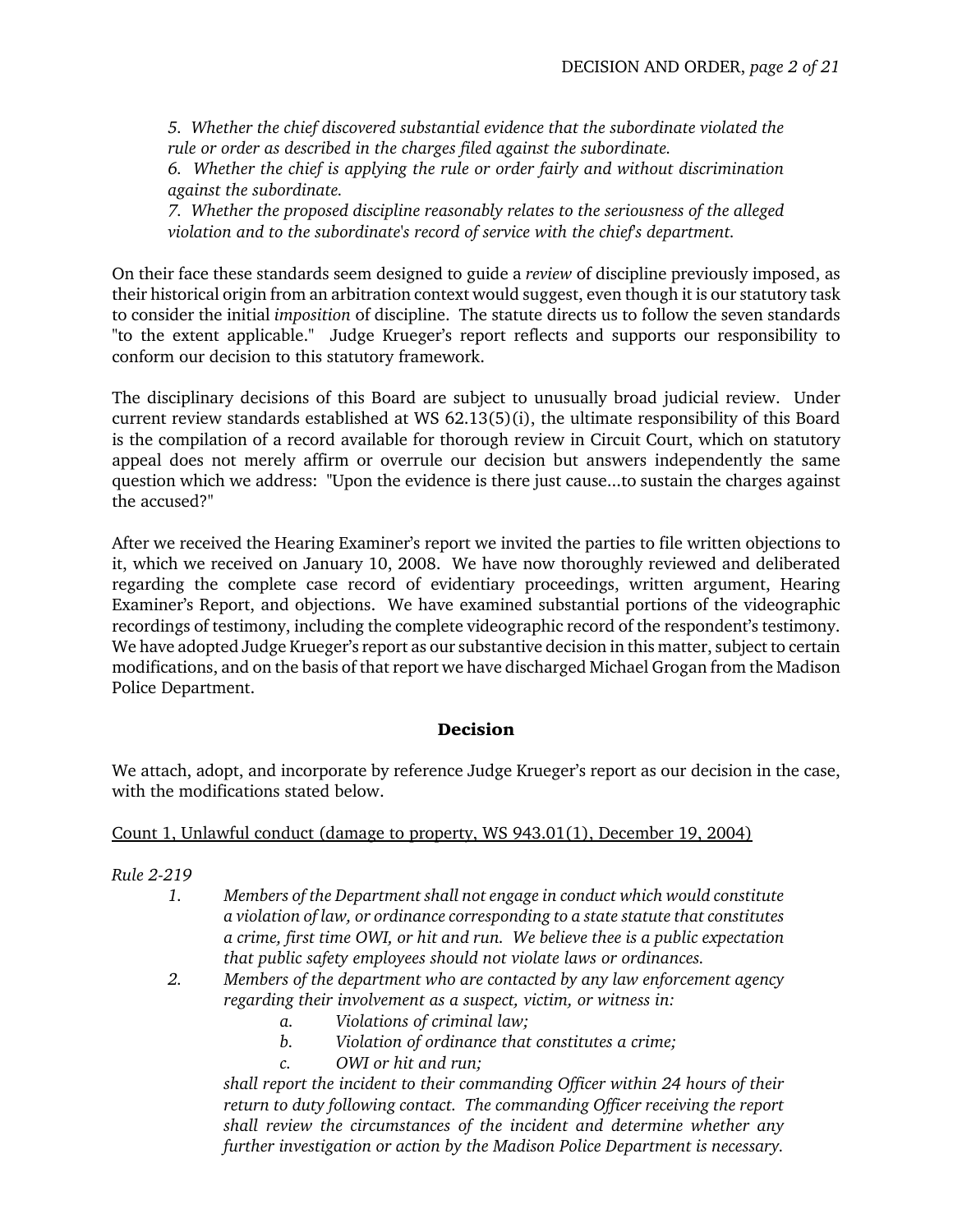*3. The fact that an employee has not been charged or convicted of an incident does not bar department investigation and/or discipline under this policy.*

For the reasons stated in Judge Krueger's report, fully adopted and incorporated by reference here as our decision in the case, we sustain Count 1 of the Complaint and impose the penalty of discharge.

## Count 2, Unlawful conduct (disorderly conduct, WS 947.01, December 19, 2004)

For the reasons stated in Judge Krueger's report, fully adopted and incorporated by reference here as our decision in the case, we sustain Count 2 of the Complaint and impose the penalty of discharge.

# Count 3, Untruthfulness, multiple occasions (see Complaint)

*Rule 2-216*

*Members of the Department are required to speak the truth at all times and under all circumstances, whether under oath or otherwise.*

*This regulation prohibits perjury, withholding of evidence from a judicial proceeding, false public statements, untruthful statements made within the department, and any other misrepresentations.*

*The regulation does not require divulgence of police records where otherwise prohibited by policy and does not apply to untruthfulness as part of legitimate investigative activity or negotiation techniques undertaken in the course of duty (i.e., undercover work, hostage negotiations).*

For the reasons stated in Judge Krueger's report, fully adopted and incorporated by reference here as our decision in the case, we sustain Count 3 of the Complaint and impose the penalty of discharge.

In doing so we have based our decision with respect to penalty on untruthfulness prior to the filing of charges as alleged in the Complaint, which obstructed and impeded the lawful investigation by the department. Judge Krueger's conclusion regarding Respondent's untruthfulness during the course of the hearing, which we share, reflects and supports the determination of Respondent's credibility as a witness, but is not the direct basis of the penalty imposed for violations of department rules.

# Count 4, Unlawful conduct (failure to report August 28, 2006, law enforcement contact)

*Rule 2-219 - See Counts 1 and 2, above.*

We dismiss Count 4 of the Complaint, with prejudice, based upon the Complainant's concession that we may do so, without reaching Judge Krueger's discussion and interpretation of Rule 2-219 with respect to this count.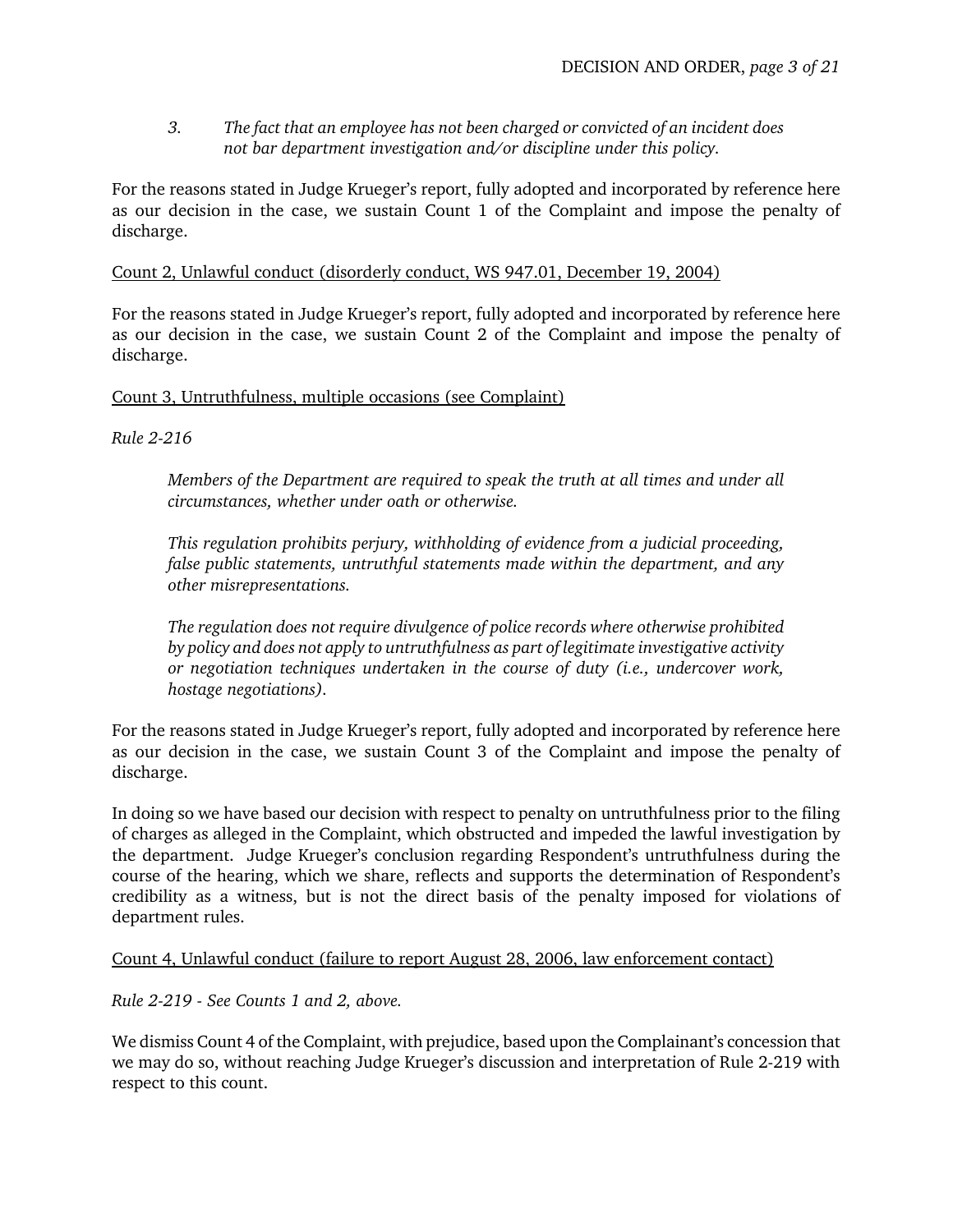# *Attached and incorporated into the Decision, subject to the modifications stated above:*

### **REPORT OF THE HEARING EXAMINER**

### **PROCEDURAL BACKGROUND**

In support of his request for the termination of Officer Michael Grogan, Chief Wray has filed a complaint alleging four counts of professional misconduct against this subordinate. This charging document was filed on April 4, 2007 and served on Respondent's counsel on April 12, 2007. Respondent filed his answer, and an initial hearing occurred on May 16, 2007. On May23, 2007, I was engaged to act as hearing examiner in this matter. Dates for evidentiary hearing and other matters were ordered after a case conference on June 8, 2007, and pretrial rulings resulted from a hearing on July 13, 2007. Evidence was presented on July 17, 18, 30, 31, August 1 and September 4<sup>th</sup>, 2007. Complainant presented 16 witnesses; respondent offered only his testimony and brief testimony from one of the owners of the property involved in alleged law violations. Both sides have had more than ample opportunity to present written closing arguments and have done so.

### **GENERAL FACTUAL BACKGROUND**

The facts alleged in the first three counts against Officer Grogan either occurred on December 19, 2004 or involve this officer's response to the Department's investigation of the events of that date. These counts claim that respondent violated Department rules prohibiting unlawful conduct and requiring truthfulness. The fourth and final count charges that he had contact with a member of a law enforcement agency as a suspect in an August 29, 2006 gas drive-off incident and that, contrary to a Department rule, he failed to notify his commanding officer of that law enforcement contact within 24 hours of his return to duty. Count four is separated in time and nature from the first three counts. Because it presents primarily a legal issue and can be resolved without fact-finding, it will be addressed first and in its own section of this report.<sup>1</sup>

#### **COUNT FOUR:**

### **FAILURE TO REPORT LAW ENFORCEMENT CONTACT**

Ideally**,** the Respondent's challenge to this count should have been brought and decided as a pre-hearing motion.<sup>2</sup> The issue appears to have coalesced during the hearing, and it questions the applicability of part 2 of Rule 2-219 to the particular law violation of a gas drive-off. The relevant part of the rule reads:

- 2. Members of the department who are contacted by a law enforcement agency regarding their involvement as a suspect, victim, or witness in:
	- a. Violation of Criminal law
	- b. Violation of ordinance that constitutes a crime
	- c. OWI or hit and run:

shall report the incident to their commanding Officer within 24 hours of their return to duty following the contact. The commanding Officer receiving the report shall review the circumstances of the incident and determine whether any further investigation or action by the Madison Police Department is necessary.

 $1$  Even if not always couched in those terms, my findings and conclusions are always meant as recommendations to the Commission and are never offered as anything but that.

 $2^2$  A pre-hearing ruling, as will be seen, would have obviated the need to present any evidence on this count.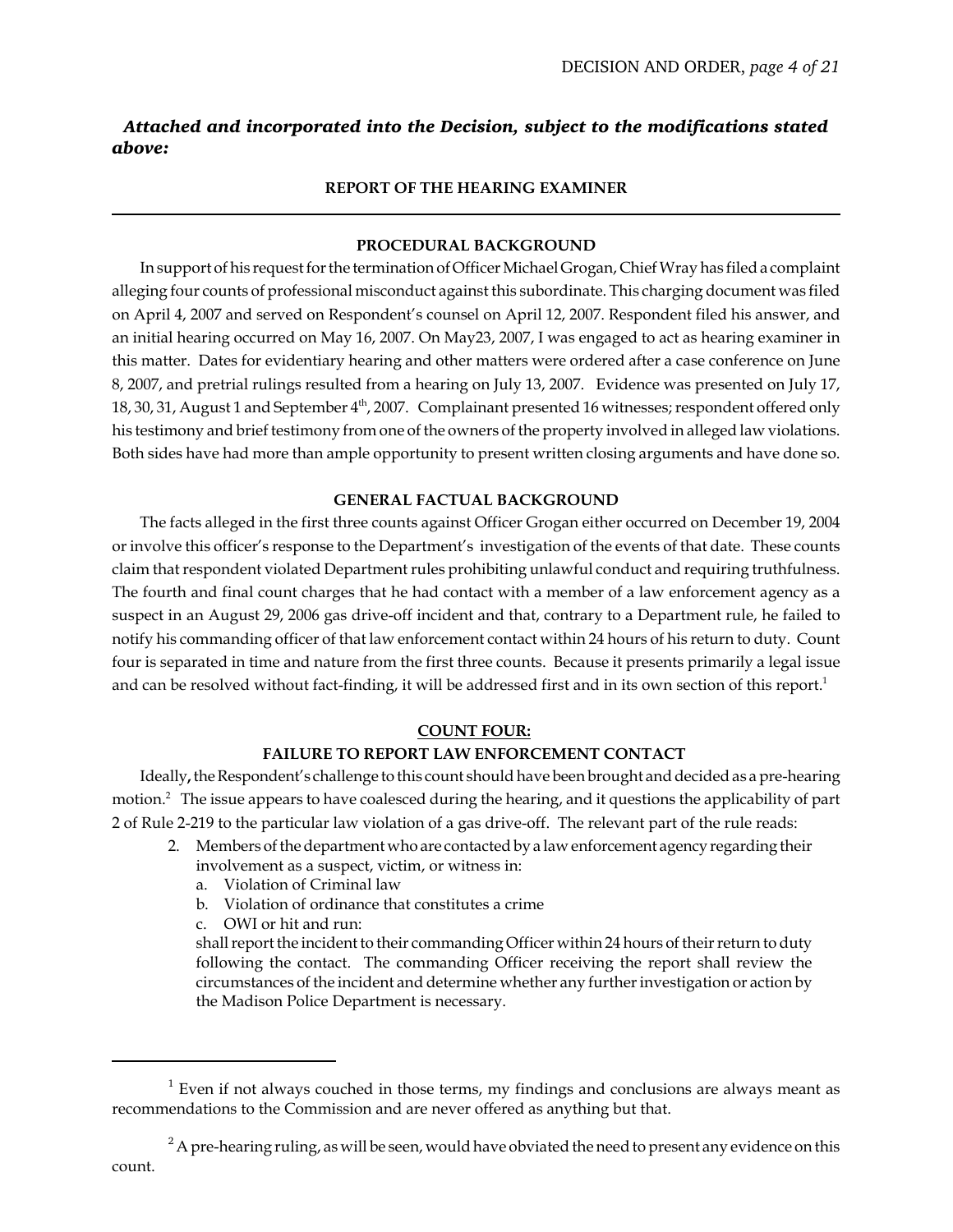Only certain kinds of law enforcement contact trigger the need to report: suspicion of violating the criminal law or perhaps an ordinance in conformity with a criminal law $^3$  or operating a motor vehicle while under the influence of an intoxicant or hit and run. While Mr. Grogan denies that he had any requirement to report to his commanding officer about the gas station incident in August 2006, the tenor of his argument makes clear that he concedes that if he did have to report, it would have been as a suspect, rather than as a witness or victim. He does deny intentionally driving off without paying for his gas; he also denies that he had contact with law enforcement regarding that concern. Nonetheless, for the purpose of deciding this legal issue, all the facts relating to court four as spelled out in the complaint will be deemed true. This posture crystalizes the issue for a clearer consideration of Officer Grogan's contention. His position is that because the statutory penalty for a gas drive-off is only a forfeiture, regardless of the truth of the allegations, he is not subject the reporting requirement.<sup>4</sup>

The law he was suspected of violating is Wis. Stat. § 943.21:

**Fraud on hotel or restaurant keeper, recreational attraction, taxicab operator, or gas station.** (1m) Whoever does any of the following may be penalized as provided in sub.(3):

(d) Having obtained gasoline or diesel fuel from a service station, garage or other place where gasoline or diesel fuel is sold at retail or offered for sale at retail intentially absconds without paying for the gasoline or diesel fuel.

(3)(bm) Whoever violates sub.  $(1m)(d)$  is subject to a Class D forfeiture.<sup>5</sup>

And Wis. Stat. § 939.12 states:

#### **Crime defined.**

A crime is conduct which is prohibited by state law and punishable by fine or imprisonment or both. Conduct punishable only by a forfeiture is not a crime.

The contact this Officer is accused of failing to report was not contact regarding a crime under § 943.21(1m)(d) and (3)(bm). Still, the complainant contends that at the time of the incident, Mr. Grogan *could* have been charged with the crime of misdemeanor theft under Wis. Stat. § 943.20. As argued by counsel for complainant, it is true that a prosecutor's charging discretion is almost unfettered. There are, however, certain precepts that weaken the alternate charging theory.

### **A. Doctrine of the specific controlling the general:**

Even a quick review of the legislative history of the two sections of Chapter 943 of the Wisconsin Statutes shows that the far more specific § 943.21(1m)(d) [the forfeiture] is only four years old, while the current general prohibition on theft of any moveable property has been codified for at least forty years. This chronology shows that the legislature intended to remove gas drive-offs from criminal consequences. In re J.S., 137 Wis.2d 217, 404 N.W. 2d 79, 83 (Ct. App. 1987).

If the legislature did not mean to give law enforcement and prosecutors a message by so drastically changing the character and consequences of taking gas without paying for it, why would it have bothered to create the new forfeiture language? Only the offense of gas drive-off, of all the thefts prohibited and defined in § 943.21, was down-graded into a forfeiture. Failure to pay a bill of less than \$2,500 due a hotel, restaurant, taxi, or recreational attraction still is a class "A" misdemeanor, punishable by up to 9 months

 $3$  The "perhaps" is used advisedly; much more will be said about "b" later in this document.

<sup>&</sup>lt;sup>4</sup> No one contends that suspected OWI or hit and run (sub. "c") could be the basis of this count.

 $5$  Wis. Stat. § 939.52(3)(d) makes a class D forfeiture of not more than \$200.00.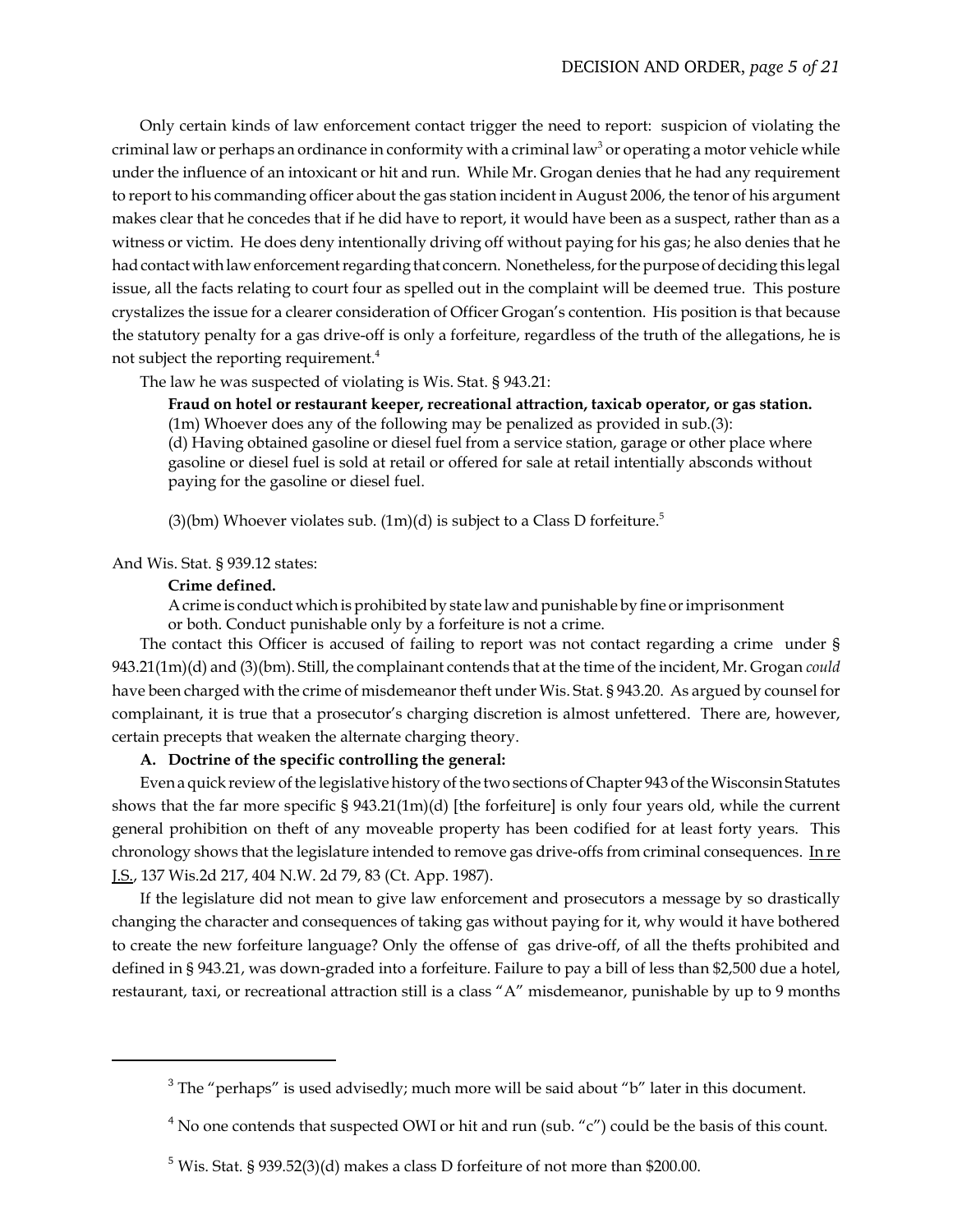imprisonment and/or \$10,000.00 fine.<sup>6</sup> Something about this drive-off offense must have inspired our law makers to decriminalize the act of taking gas. "It is a general rule of statutory construction that when a general statute and a specific statue relate to the same subject matter, the specific statute controls." Motorola v. Labor and Industry Reveiw Commission, 219 Wis. 2d 588, ¶ 28, 580 N.W. 2d 297 (1998).

#### **B. Rule of lenity:**

Even if charging under the relatively-recent forfeiture statute is not mandatory by virtue of the doctrine that the specific controls the general, the rule of lenity adds greater impetus to such a conclusion.

The principal objective of statutory interpretation is to ascertain and give effect to the intent of the legislature. The court must ascertain the legislature's intent from the language of the statute in relation to its context, scope, history, and the objective intended to be accomplished. Statutes relating to the same subject matter should be read together and harmonized when possible. Furthermore, when there is doubt as to the meaning of a criminal statute, a court should apply the rule of lenity and interpret the statute in favor of the accused. State v. Cole, 262 Wis. 2d 167, [13, 663 N.W. 2d 700 (2003).

Doubtless, the newer statute on drive-off gas-taking is more favorable to an accused than is the misdemeanor theft law. Charging and judgment under the new statute cannot result in imprisonment or a criminal record. Nevertheless, it does remain in a chapter of the statutes entitled, "Crimes - - - Property." Even the potential monetary penalty is fifty times greater under the old statute. Because this is not a criminal matter, application of the rule of lenity is not mandatory , but there is precedent for viewing disciplinary proceedings as quasi-punitive in nature, given the requirement of due process and potential for loss of employment.

What all of this discussion leads to is the conclusion that the respondent should be given the benefit of the doubt on a legal issue such as whether any law enforcement contact in August 2006 was because he was suspected of committing a crime. For the reasons stated, my recommendation is that the finding be that Officer Grogan was not suspected on August 29 , 2006 of having committed a crime, only of committing a statutory forfeiture violation.

#### **C. Unreasonableness of the Department rule:**

Wis. Stat. § 62.13(5)(em) establishes seven Standards to be applied by a Police and Fire Commission in making its determination. The second Standard is: " Whether the rule or order that the subordinate allegedly violated is reasonable." Reference has already been made to the problematic nature of Rule 2-219 sub 2.b. as to the kinds of law enforcement contact that should be reported to an officer's superior. That subsection lists "Violation of ordinance that constitutes a crime." That phrase is nonsensical: violation of an ordinance simply cannot "constitute a crime." The definition of "crime" previously quoted from Wis. Stat. § 939.12 makes this irrefutable. Ordinances are not state law; they cannot impose either fines or imprisonment.

It may be that what was intended by the imprecise phrase "ordinance that constitutes a crime" is an ordinance that **conforms** to a criminal law.<sup>7</sup> For example, both an ordinance and a criminal statute can penalize the same act of possession of marijuana or trespass, with the ordinance carrying solely a monetary penalty of forfeiture and no possibility of incarceration. Unfortunately, the language used in this subsection does not say anything to suggest what I am guessing. The very act of guessing is misplaced in a rule designed to tell members of the Department what is prohibited. Holding them to a standard that makes no

<sup>6</sup>  *See,* Wis. Stat. § 939.51(3)(a).

 $<sup>7</sup>$  Indeed, the preceding section of that Rule properly references an "ordinance corresponding to a</sup> state statute that constitutes a crime."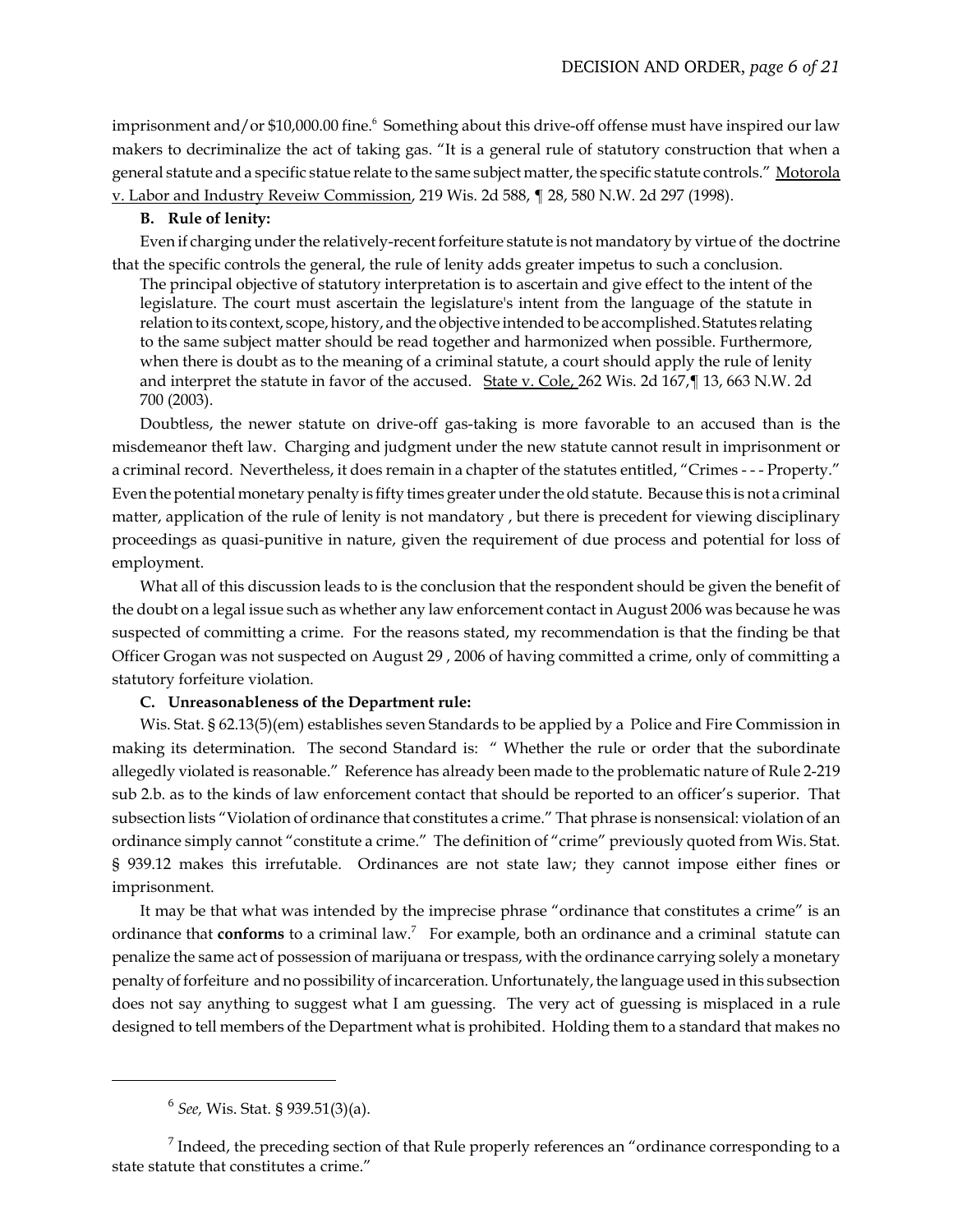sense, that requires guesswork and speculation cannot constitute due process, and any rule with these deficits cannot be reasonable.<sup>8</sup>

### **D. Recommendation as to Count Four:**

With apologies to the non-lawyers on the Commission, I offer the preceding examination of the legal difficulties with the charge in count four of this complaint. Because the specific statute prohibiting gas driveoffs is not criminal and because the Policy language on ordinance violation is an impossibility, I believe that due process and fundamental fairness require dismissal of count four, without the necessity of detailed fact finding.<sup>9</sup>

## **COUNTS ONE -THREE**: **RULES**

Counts one and two allege that respondent violated Rule 2-219 1. **UNLAWFUL CONDUCT**: (*inter alia*)

Members of the department shall not engage in conduct which would constitute a violation of criminal law or ordinance corresponding to a state statute that constitutes a crime, first time OWI, or hit and run. We believe there is a public expectation that public safety employees should not violate laws or ordinances.

Count three alleges that respondent violated Rule 2-216 **UNTRUTHFULNESS:** (*inter alia***)** Members of the department are required to speak the truth at all times and under all

circumstances, whether under oath or otherwise.

This regulation prohibits perjury, withholding of evidence from a judicial proceeding, false public statements, untruthful statements made within the department, and any other misrepresentations.

# **COUNTS ONE -THREE: FACTS:**

Even though there was a limited, pre-hearing "Agreed Statement of Uncontested Facts,"<sup>10</sup> at the conclusion of the evidence, it turned out that many more facts were not contested. Officer Grogan is not actually challenging the basics of **what** occurred on December 19, 2004. His issues go to **why** those events occurred and to **whether** he was truthful with the Department's investigation that ensued.

A. Uncontested facts:  $11$ 

1. "Police Officer Michael Grogan was hired by the City of Madison as police officer in its Police Department on May 22, 2000." Just before the incidents of December 19, 2004, he had been recommended for promotion to detective, but that recommendation was withdrawn upon his present suspension. No concerns about respondent's on-duty performance were presented.

<sup>&</sup>lt;sup>8</sup> The problem with Policy 219-2.b. "ordinance that constitutes a crime" was not noticed until this report was being drafted. Neither counsel had an opportunity to comment on this language, but I did not feel it was necessary to further delay resolution of these charges beyond the inordinate time that has already passed.

 $9$  If the Board disagrees with my analysis and recommendation on count 4, I will do a fact-finding upon request.

<sup>&</sup>lt;sup>10</sup> See, Joint Pre-Hearing Report, signed by counsel for each side.

<sup>&</sup>lt;sup>11</sup> Quotation marks indicate that the language is taken *verbatim* from either the Joint Pre-Hearing Report or from the Complaint. These uncontested facts are found to be true by evidence that is clear, satisfactory, and convincing, a higher standard of proof than required. They are garnered from the "Agreed Statement of Uncontested F act"s portion of the Joint Pre-Hearing report and supporting evidence.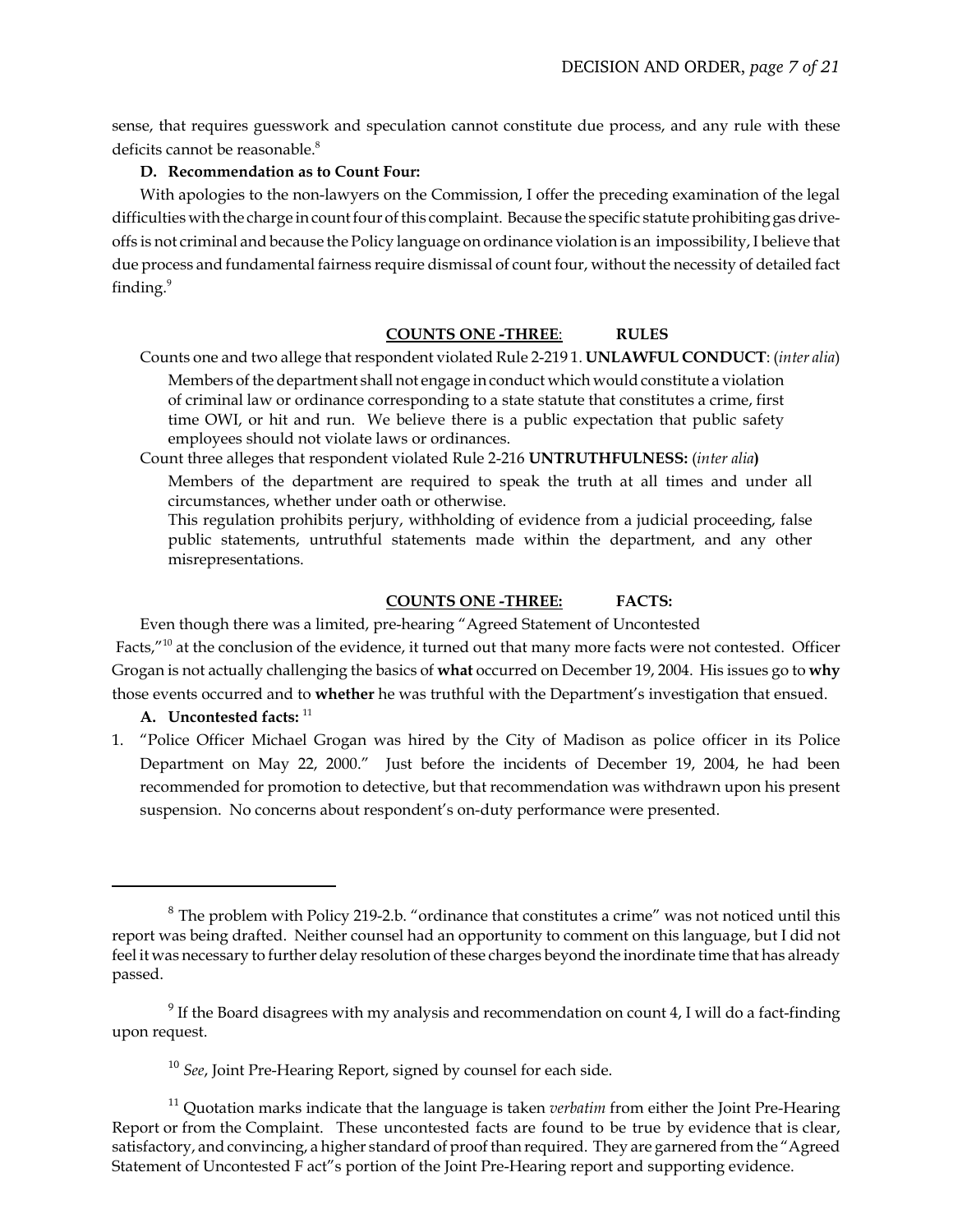- 2. "As a police officer, Police Officer Grogan was given a copy of the Madison Police Department Manual of Policy, Regulations and Procedures and is a was at all time relevant to this complaint responsible for familiarizing himself with its contents, including additions modifications, and for performing his duties in accordance with its policies, standards, guidelines and regulations. Included in the Manual are MPD Rule 2-216 Untruthfulness and MPD Rule 2-219 Unlawful conduct."
- 3. Officer Grogan was previously disciplined in 2001 for a civil conviction for operating a motor vehicle while under the influence of an intoxicant and in 2006 for failure to cooperate with an internal investigation.<sup>12</sup> Each disposition was a short period of suspension.
- 4. "On December 19, 2004, during the early morning hours at approximately 2:00 a.m., Michael Grogan was involved in a one car traffic accident when driving his 2003 Toyota Corolla. The vehicle ended up in the ditch at the end of the driveway at N5W31924 White Tail Run, Delafield, Wisconsin."
- 5. "The incident occurred while Officer Grogan was off-duty as a City of Madison Police Officer."
- 6. "The circumstances of the accident were that Police Officer Grogan drove into the driveway of the residence at N5W31924 White Tail Run; as Police Officer Grogan was backing out of the driveway of the residence on White Tail Run, his vehicle went off the driveway and traveled down into a ditch at the street end of the driveway."
- 7. "Officer Grogan attempted unsuccessfully to drive out of the ditch by driving the vehicle back and forth" for a period of time. "Officer Grogan subsequently left the scene on foot leaving the vehicle locked and in the ditch."
- 8. "Subsequent to the accident during the early morning hours of December 19, 2004, Officer Grogan made his way from the ditch at the driveway end of N5W31924 White Tail Run, Delafield to a residence at N2W31919 Twin Oaks Avenue, Delafield occupied by Pam and James Nejedlo."
- 9. "Officer Grogan rang the doorbell awakening the residents. James Nejedlo answered the door and spoke with a male individual, later found to be Michael Grogan. According to James Nejedlo, Grogan said that his car was in a ditch and asked to come in the house."
- 10. "Grogan was unknown to Nejedlo; Nejedlo would not allow him to come in . . . Sometime thereafter, James Nejedlo decided to drive around and look for the car and offer assistance if needed. Nejedlo located the car in he ditch at the end of the driveway on White Tail Run. He advised his wife who then alerted the Waukesha County Sheriff Department"

 $12$  It is noteworthy that this Commission found that Of. Grogan "instructed his brother-in-law not to provide certain records which had been requested in the course of that investigation." Decision of 11-22- 06, p. 4. What was being investigated was related to the instant charges, but the specific concern ultimately was found to be without merit. This lack of cooperation occurred during the investigation of the counts contained in this complaint.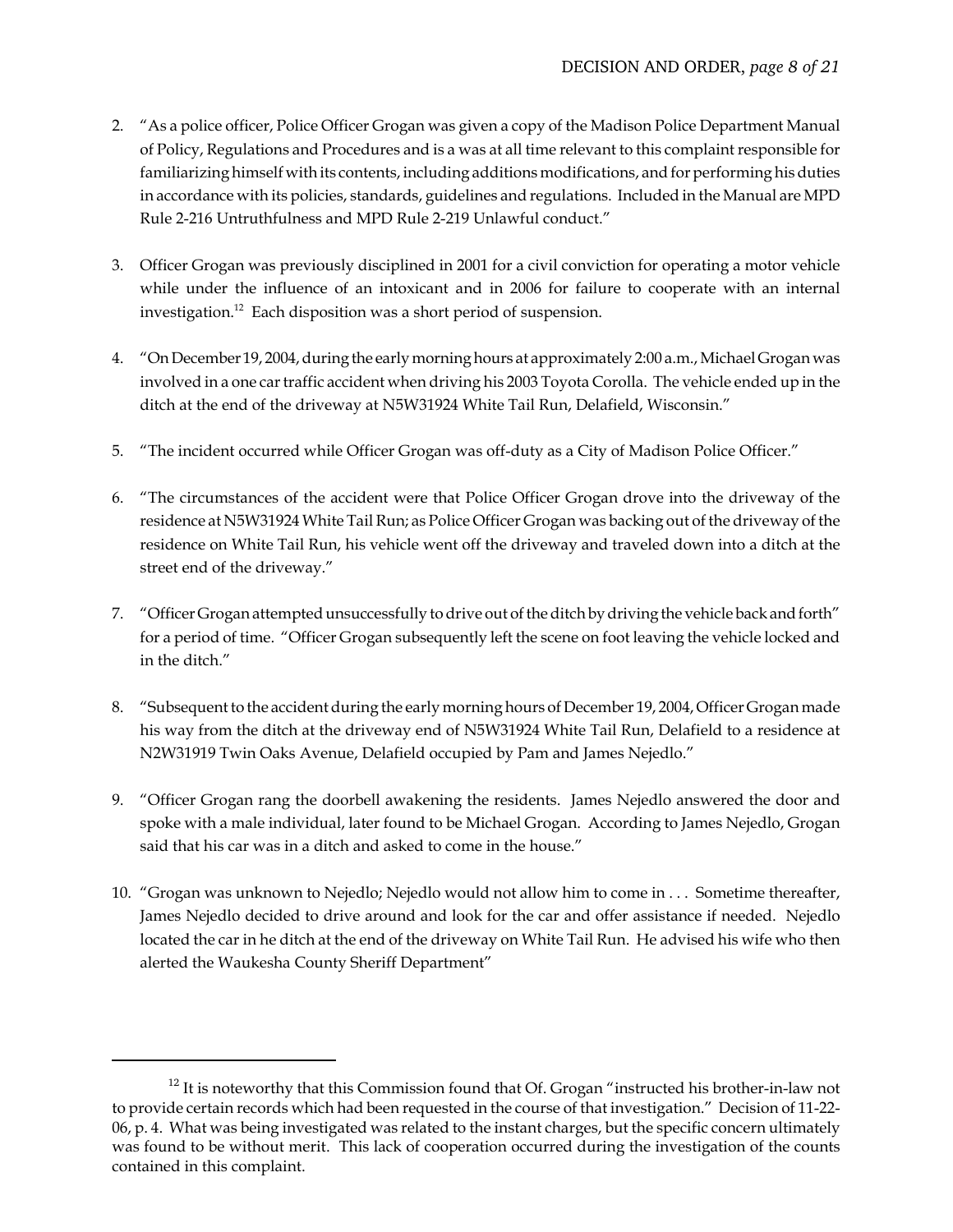- 11. "Waukesha County dispatched a deputy to respond to the scene. The vehicle was found unattended in the ditch at approximately 3:48 a.m. by Waukesha County Sheriff Deputy Bradley Stenulson. The vehicle, Wisconsin Registration 414GHF, had a registered owner listed at Michael Grogan, W314 Cambridge Court, Delafield, Wisconsin."
- 12. "The residents at N5W31924 White Tail Run, Dr. and Ms. Reuben, were contacted about the vehicle in the ditch by Deputy Stenulson at about 4:00 a.m. on the morning of December 19, 2004. They advised the officer that they were not familiar with the vehicle or its registered owner but had heard someone spinning car tires at about 2:00 a.m."
- 13. "On December 19, 2004, after speaking to the owners of the residence, Deputy Sheriff Stenulson went to the Grogan home and made contact with Michael Grogan's wife, Theresa L. . . . Grogan. Ms. Grogan advised Deputy Stenulson she did not know where her husband was. In fact, she had not known that Michael Grogan had left the residence. She confirmed that the vehicle was missing from the garage and that Michael Grogan was the likely operator."
- 14. "On December 19, 2004 at approximately 7:13 a.m., the Waukesha County Sheriff's Department was dispatched to N2W31808 Twin Oaks Drive, Delafield, Wisconsin regarding a possible burglary. Deputy Andrew Weber responded to the scene and made contact with Matthew Ebbe and Mary Ellen Handrich. Deputy D. Gondek also responded to the scene to assist in the investigation. Waukesha County Deputy Steve Spak was also dispatched to assist in locating the suspect who had left the scene. Matthew Ebbe, who lived at the residence with his parents, returned home with his aunt, Mary Ellen Handrich, on the morning of December 19, 2004 at about 7:00 a. m. Matthew Ebbe observed that the front door of the residence appeared to have been kicked in causing damage and allowing entry into the home." That damage as shown in Exhibit 12, C-H, was caused by Officer Grogan. "[Ebbe]also observed a male individual, later identified to be Police Officer Michael Grogan asleep on the living room floor. When asked by Matthew Ebbe why he (Grogan) was in the Ebbe home, Grogan replied, 'this is my home.' Shortly thereafter, Officer Grogan put on his coat and left the house. Grogan did not respond to repeated requests for identification from Matthew Ebbe."
- 15. "After leaving the Ebbe residence, Officer Grogan then walked into the backyard of another residence nearby, W313 N380 White Tail Run, Delafield, Wisconsin and was observed by the residents, Joseph and Jill Pfalz, very close to their back sliding door. Joseph Pfalz made contact with Officer Grogan and asked why he (Grogan) was in the yard. Officer Grogan said he was looking for his car. Joseph Pfalz continued to observe Officer Grogan who went to the front driveway area of the Pfalz house and then ran from the area and into neighboring woods."
- 16. "Shortly after 7:13 a.m. on December 19, 2004, Deputy Spak went to the Grogan residence on Cambridge Court, where he made contact with the wife of Michael Grogan. Ms. Grogan told Deputy Spak that she and her husband had been at a wedding together and arrived home at about 1:00 a.m. on December 19, 2004. Ms. Grogan also indicated that both she and her husband had consumed intoxicants. At that time Ms. Grogan had brief telephone contact with Michael Grogan in Deputy Spak's presence and provided Officer Grogan's cell phone number to the Deputy."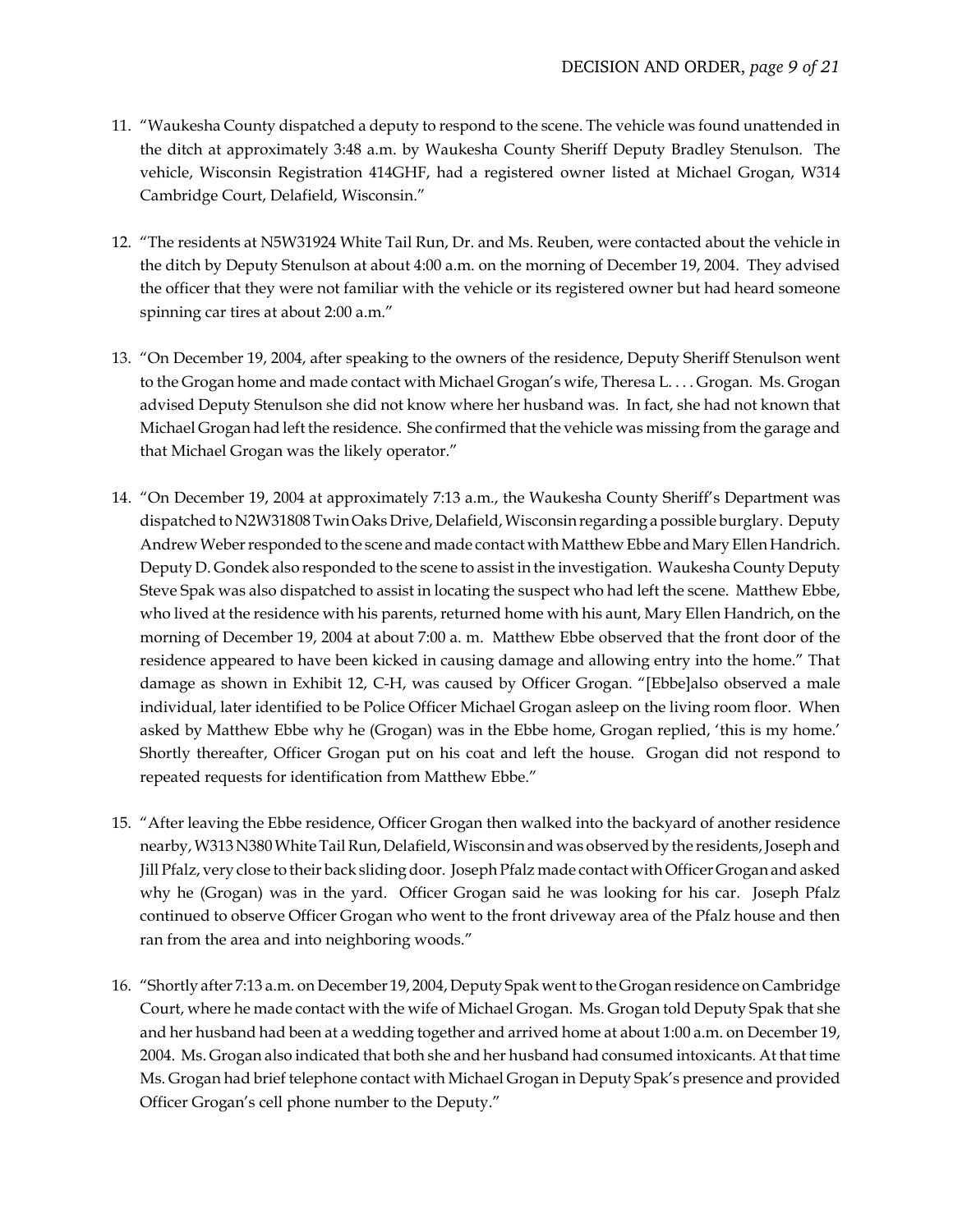- 17. "At or about 8:00 a.m. on December 19, 2004 Waukeha County Sheriff Deputies began tracking Officer Grogan who had . . . " gone "into the woods in the area of Twin Oaks Avenue behind the Ebbe residence."
- 18. "In the course of the search, Deputy Spak was able to contact Officer Grogan on Grogan's cell phone. Officer Grogan ultimately indicated his location and agreed to" . . . meet the deputies. "He was taken into custody by Deputy Christopher Ireland. Deputy Ireland asked if Grogan wanted to be examined for possible injuries of hypothermia. Grogan replied, 'No.'"
- 19. "Officer Grogan was returned to Twin Oaks Drive where Matthew Ebbe and Mary Handrich positively identified him as the individual lying on the floor of the Ebbe resident. Joseph Pfalz clearly and positively identified him as the individual who walked into his backyard."
- 20. On December 19, 2004, Officer Grogan told no Sheriff's deputy or employee nor any citizen witness that he had any injury to his head.
- 21. "On May 18, 2005 and May 15, 2006, Lt. Ackeret interviewed Officer Grogan in the PS&IA office of the Madison Police Department concerning the events that occurred Saturday evening of December 18, 2004 and the early morning hours of December 19, 2004. During the interview, Officer Grogan, in response to questions by Lt. Ackeret, in part stated that he could not remember the circumstances of his car accident because he suffered a head injury in the accident; further, he indicated the head injury impaired his memory of certain circumstances both before and after the accident."
- 22. "On August 16, 2006, Officer Grogan was convicted after a jury trial of the misdemeanor crime of disorderly conduct contrary to § 947.01, Wis. Stats. In State v. Michael A. Grogan, 2005 CM 000197." The underlying facts supporting this conviction relate to Officer Grogan's activities in the early morning of December 19, 2004. He was not convicted of criminal damage to property.

## **B. Contested facts:** <sup>13</sup>

1. Did Officer Grogan Sustain a Head Injury that Impaired his Memory and Caused his Behavior on August 19, 2004 ?

The defense appears to be that by virtue of receiving a head injury in the accident in the ditch, respondent suffered significant memory gaps and is absolved of responsibility for the law violations alleged in this complaint. Several considerations mitigate against accepting Officer Grogan's contentions:

i.) *There is no reliable medical testimony in this record:*

There can be no dispute as to the need for expert medical testimony as to the seriousness of a head injury and its affect on a sufferer's conduct. Such neurological information is not within the knowledge of person who is not medically trained. <sup>14</sup>In essence, Officer Grogan is propounding a medical defense without offering facts on which to base it. Because this is a defense, the obligation to produce medical

<sup>&</sup>lt;sup>13</sup> All recommended findings in this section are at least to the level of a preponderance of the evidence,. unless otherwise indicated.

<sup>14</sup> *See*, Wis. Stat. § 907.02. Of course, respondent can say he hurt his head, but nothing about the severity of the injury or his memory or conduct can be inferred.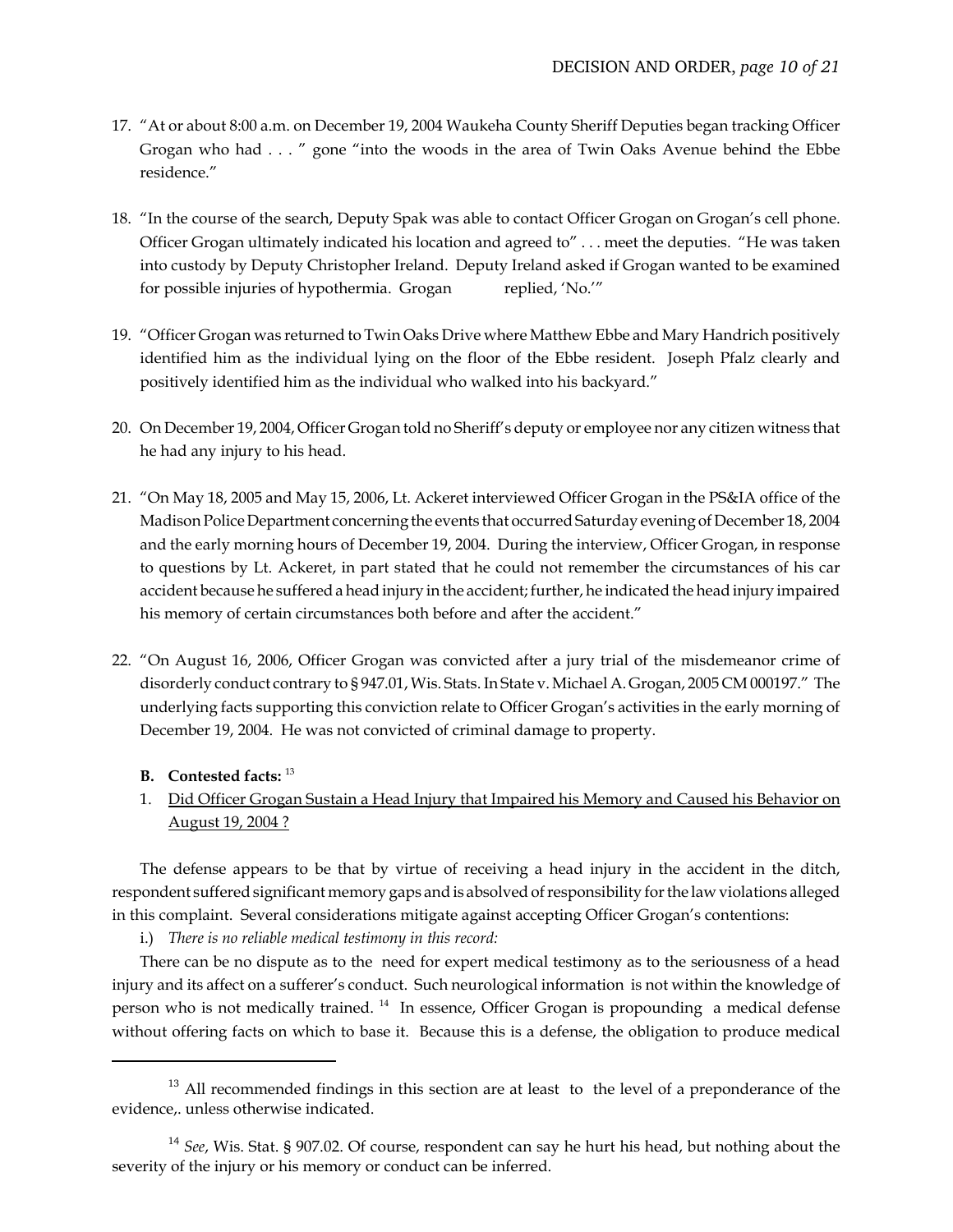evidence was Officer Grogan's, not Chief Wray's. <sup>15</sup> In other words, if there is a reason Officer Grogan should not be held to account for his actions, it is his job to present it, not the complainant's duty to ferret out all possible defenses before charging.

Since Dr. Kelly was Officer Grogan's personal physician who treated him the day after the accident, he had to be called by his own patient. Without that testimony at this hearing, it is reasonable to infer that such testimony would have unfavorable to the defense position. Valiga v. National Food Co., 58 Wis. 2d 232, 245, 206 N. W. 2d 377, 384-85 (1977) ; *see also* Wis J I-Civil 410. Rather than present his own doctor as he did at his criminal trial, Officer Grogan chose to rely on the handwritten notes taken during the criminal trial by his primary accuser in this action, Lt. Brian Ackeret. (Exhibit 215 is handwritten, with incomplete sentences and unexplained abbreviations.) While hearsay is most assuredly admissible in an administrative hearing, this latitude is not without limit. On this absolutely critical point, respondent is proffering hearsay upon hearsay.<sup>16</sup> What cannot be overcome is the principle that hearsay, standing alone, does not constitute "substantial evidence" and cannot be relied upon for a critical finding of fact. Gehin v. Wisconsin Group Insurance Board, 278 Wis. 2d 111, 692 NW2d 572 (2005). The Gehin case is an appeal of a decision I issued as a Circuit Court Judge. It involved reliance upon medical reports in an administrative decision, without tesimony from the doctor who created the record. The Supreme Court, in reversing the Court of Appeals, sustained my ruling that a medical report as hearsay did not constitute "substantial evidence,"that the nonhearsay testimony of a different doctor was "substantial evidence" and carried the day. This means that what Officer Grogan has presented about his head injury through the notes of Lt. Ackeret is not substantial evidence and that respondent cannot establish any facts about his having sustained a head injury with memory loss and judgment impairment simply though the notes of Lt. Ackeret.

ii.) *Officer Grogan mentioned nothing to witnesses in this case about a head injury on the day of the incidents or for three weeks after the accident.*

Despite many opportunities, on December 19, 2004 this seasoned law enforcement officer told none of the people in the neighborhood White Tail Run whom he encountered nor any of the Waukesha County Sheriff's personnel about what he claims to have been a serious head injury.No one reported seeing any injury to Mr. Grogan's head on December 19, 2004. The explanation he offers is that he knew if he complained of such an injury, he would be escorted to the doctor in handcuffs and with deputies. He didn't want that kind of exposure and he didn't want to be late for his young son's birthday party. (Tscpt p. 1008)

His reasoning seems dubious in light of the testimony of Mr. Nedjelo that his offer to call the police was declined by Officer Grogan, who also claims that he was in fear for his life due to the elements and his head injury. **(**Exhibits 18 & 35; Transcript at p. 1005) He reports that he, ". . . told them [the Nedjedlos] I wasn't

<sup>&</sup>lt;sup>15</sup> This passage is meant to put to rest all the endless argument about the reasons respondent did not sign a release of medical records for the Department when requested. It is irrelevant to the issue of what was presented at this hearing, and the Garrity argument is illogical since Of. Grogan, himself, introduced medical testimony at the criminal trial. Therefore, it is impossible to fathom just what rights as a criminal defendant Of. Grogan was worried about jeopardizing. These observations are also meant to counter footnote 7, p. 20 of respondent's brief. He was also represented by counsel thoughout.

 $16$  Exhibit 215, itself, is hearsay as are its contents. It is very sketchy and not totally comprehensible. Obviously, no cross examination is available by use of notes.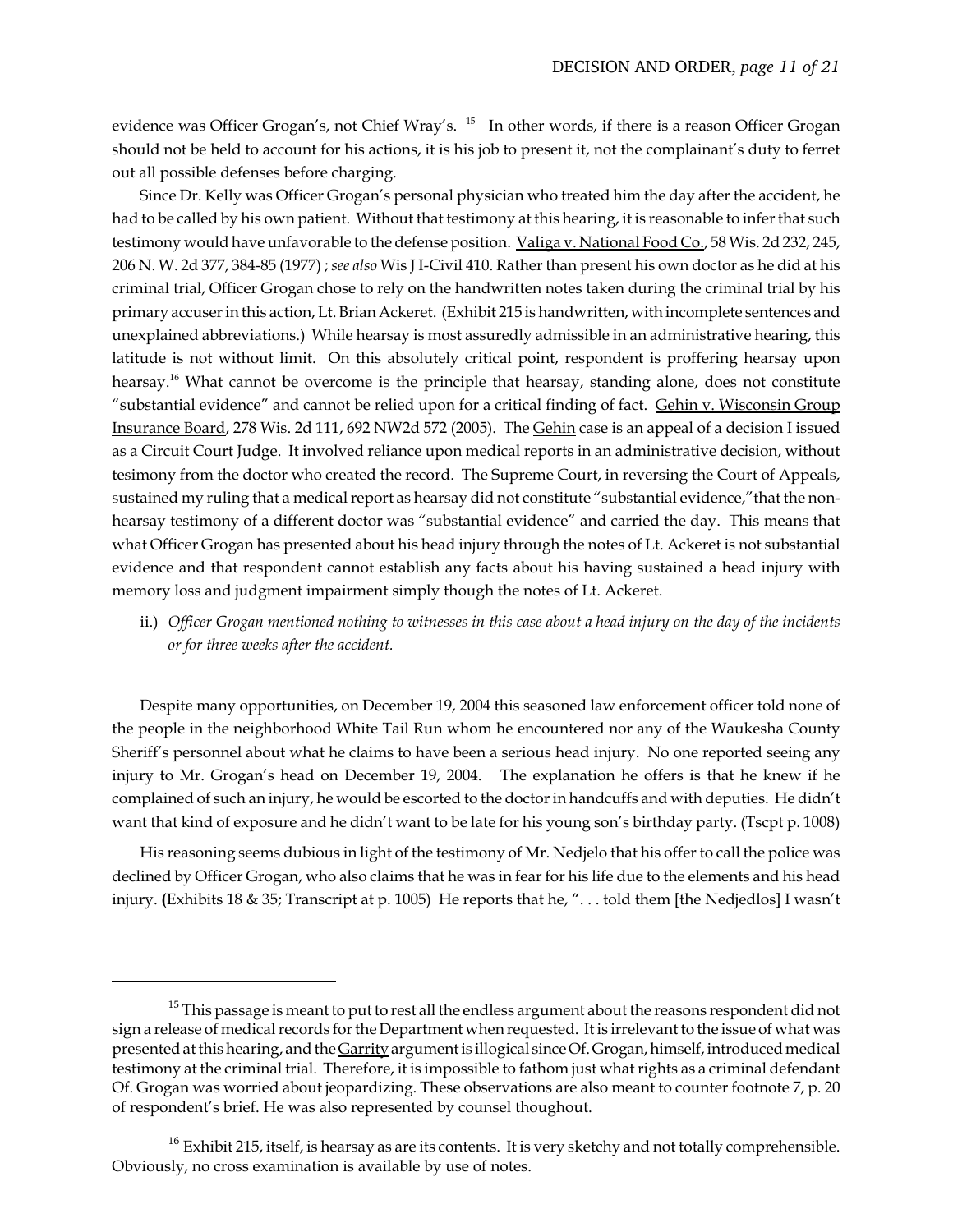feeling well  $\ldots$  " (Exhibit 18, p.7) and then "... that I felt like I was tired and going to fall asleep  $\ldots$  "17" (Tscpt. P. 1004). Is it that even in the dark and cold, Officer Grogan was worried about a law enforcement escort and being late for his son's party?

Such a thought process seems highly implausible. More realistic would be for someone in this situation having grave concern about and wanting immediate treatment for an injury to his head that was hurting so "severely" that the sufferer had buzzing in his ears and affected vision making it "very, very difficult to see." (Exhibit 18, p. 5)<sup>18</sup> The unavoidable fact concerning the refusal of the Nedjedlo offer is that at that point there would have been no reason for Mr. Grogan to expect a law enforcement escort for medical treatment from deputies if he were not under arrest for something. If respondent's version of his not having been under the influence of intoxicants were true, it is difficult to imagine why he would have been arrested had he permitted Mr. Nedjedlo to call the police.<sup>19</sup> None of the problematic behaviors at the Ebbe residence had yet taken place. The timing of the Nedjedlo encounter (around 3 a.m.) would have allowed medical treatment without impinging on the birthday party (unless Officer Grogan had to be hospitalized). His injury could have been addressed at the time of the Nedjedlo encounter without the adverse consequences he listed as keeping him from reporting the injury. This means that Officer Grogan has offered no viable reason whatsoever for not getting help for his claimed injury at the time Mr. Nedjedlo offered to call the police for him.

Respondent's lengthy failure to report any injury is difficult to understand even when his excuses could have pertained. Balancing the potential for brain damage against the possible embarrassment of an incustody medical exam and the missing of a child's birthday party makes the later factors seem very lightweight. The fact that those considerations against reporting could not have been operant during the Nejedlo meeting also lessens their plausibility when cited as reasons for not speaking up later**.** 

And finally, there is no escaping the fact that as an experienced police officer, respondent would have known that a head injury so severe as to limit his recall and judgment could only have worked in his favor in explaining the events of that evening to his Department and/or to a jury. He would also have known that fresh evidence is the best evidence; yet, he stayed silent about his injury during all his encounters with neighbors of White Tail Run (six people), his time with several deputies, and when specifically asked whether he had any injuries by the booking officer.None of the Sheriff's Deputies at the scene were able to make a specific inspection of the Grogan vehicle on the night of the accident. Even Mr. Grogan offered no pictures or body shop evidence indicating violent contact between any part of his body and the interior of his car. All of this adds up the respondent having had another reason for saying nothing on December 19, 2004 about a head injury - - - he had no such serious injury, and he knew he would arrested for *something* if police were called to the scene within a few hours of his landing in the ditch.

*iii.) Evidence at the scene of the accident is not supportive of the head injury claim:*

 $17$  Even though Of. Grogan remembers this part of the exchange with Mr. Nedjedlo, the Officer has no recollection of Mr. Nedjedlo's offer to call the police.

 $18$  It is clear from this interview, that Of. Grogan means the timing of these symptoms to be shortly after he landed in the ditch. Thus, refuting his lawyer's contention that he "may not have realized he was injured, hence he had no reason to seek medical attention from Pfalz or the responding deputies." (Resp. Brief, p. 19).

 $19$  As between someone who doesn't remember a number of critical points and someone who has no memory problems and no interest in the outcome of this case, the latter is a more reliable source. (See also, the section on Of. Grogan's overall credibility.)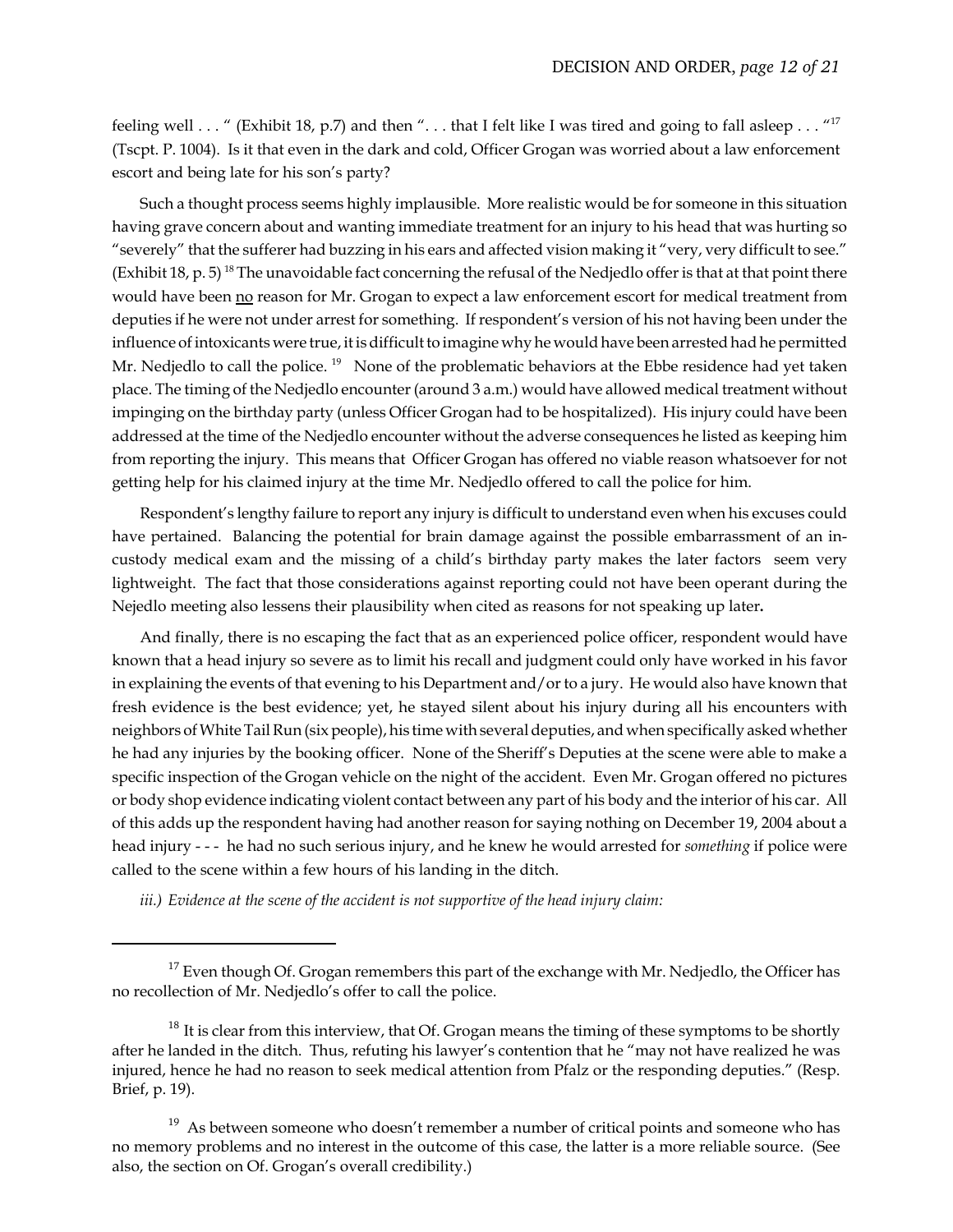It may well be that Officer Grogan bumped his head when he had his accident, but there is no physical evidence in this record that would support an injury of the magnitude and impact he describes.(And, as noted in the previous section, no opportunity afforded by respondent to even check for physical evidence.) Deputy Bradley Stenulson, a Waukesha law enforcement officer with substantial experience investigating traffic accidents, who came upon the Grogon vehicle in the ditch testified as follows:

- A. I didn't believe there was a head injury involved, sustained during this.
- Q. Why?
- A. Once again we talk mostly about is the low speed or travel of the vehicle, the speed, the fact that the vehicle entered the ditch at an angle. It did not just back into or off the driveway culvert.

There was no rear end damage to the vehicle, very minor front end damage to the vehicle. There was no cracked windshields, no cracked driver's side windshield which would indicate hitting your head off a windshield, no bent steering wheels. There was nothing to indicate any injury whatsoever. (Transcript at p. 220)

Deputy Stenulson's observations, standing alone would not be determinative of the question, but when considered with the other matters reviewed in this subsection, they are valuable as corroboration.

- vi.) Based on the facts and reasoning in the preceding subsections, I am satisfied beyond a preponderance of the evidence that neither respondent's memory nor his judgment were impaired by a head injury on December 19, 2004, nor was his behavior on the date caused by a head injury. I recommend that the Commission so find.
- 2. Is Officer Grogan generally credible ?

. . . In determining the credibility of witnesses and weight you give to the testimony of each witness, including expert witnesses, you should consider their interest or lack of interest in the result of this trial, their conduct and demeanor on the witness stand, their bias or prejudice, if any has been shown, the clearness of, or lack of clearness of their recollection, their opportunity for observing and know tihe matters and things given in evidence by them. Wis. JI Civil 215**)**

The conclusion that the head injury of his defense is untruthful not only eviscerates that theory of the case, it also calls into question Mr. Grogan's overall believability. He, of course, is the witness most motivated to lie. With the exception of Lt. Akeret and Chief Wray (whose impartiality respondent challenges), all the other witnesses had no stake whatsoever in the outcome of these proceedings. Any interest the Chief or Lt. Ackeret would have in this case is purely professional and much less intense than respondent's.

As a witness, Michael Grogan seemed unusually resolute in the way he offered his testimony. My personal notes from watching him testify say "steely-eyed." My impression was that he was trying to make his listeners believe him through sheer force of his will and intention. He did not strike me as honest, only as intense, unwilling to countenance disbelief. Instead, disbelief was exactly what he engendered in this listener.

On the "clearness or lack of clearness of recollection" scale, Mr. Grogan registers very low. He blanks on most important points. The following is only a partial list of such instances from the events of December  $19^{\text{th}}$ :

- 1. How he got onto White Tail Run
- 2. How he ended up in a ditch
- 3. Using his cell phone twice at around 2:40 a.m.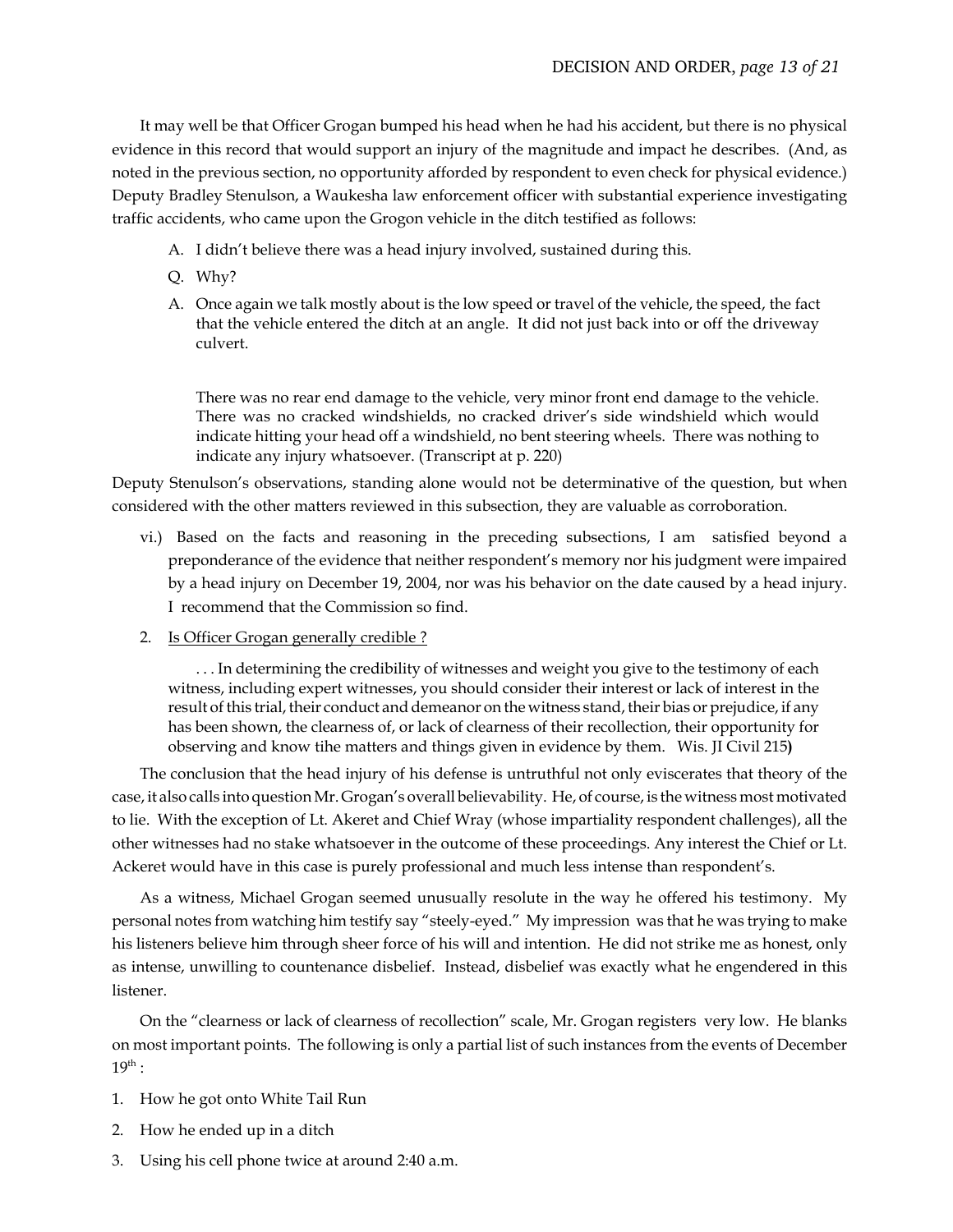- 4. Saying to the Nejedlo's that he was "freezing his fucking balls off"
- 5. Telling Mr. Nejedlo not to call the police
- 6. The number of doors he knocked on
- 7. Petting a dog he says was trying to attack him.

As phrased by Complainant's counsel, these memory losses are "conveniently selective."It is helpful to Officer Grogan that his faulty recall can foreclose anyone from looking too closely into the how and why he ended up in a ditch in a strange neighborhood or why he did not use the cell phone to call for help even though he used it for two other calls, or why he would use such coarse language to the Nejedlos. Mr. Nejedlo, for example, has no reason, other than the truth, to testify that he asked Mr. Grogan whether he should call the police**.** Mr. Grogan, on the other hand, has to avoid having to explain why he answered in the negative. A well-placed memory lapse accomplishes that. There is one explanation that accounts for most of these actions: that Officer Grogan was under the influence of alcohol, and because of this, he rejected contacting the police or calling anyone who might involved them so as to avoid a second OWI conviction, its criminal consequences and Departmental discipline.

When respondent's testimony contradicts that of citizen witnesses, his version is always to his advantage**.** For instance, Officer Grogan denies Mr. Pfalz's report that respondent patted the Pfalz dog on its head. Respondent transforms the dog into a vicious animal poised to attack him. That version, along with his tale of Mr. Ebbe chasing him, maybe even getting a weapon, offer an excuse for this Officer running away. These excuses are an attempt to negate any inference that he was fleeing from any contact with the authorities.

When his testimony is analyzed as directed in Wis JI 215, it lacks indicia of reliability. The sense of Officer Grogan's untruthfulness is reinforced by the rejection, in the previous section, of his claimed impairment due to an injury to his head. This recommended determination as to Officer Grogan's lack of credibility impacts how all the evidence is viewed. It makes the facts in the complaint ring true and reveals respondent's version as false.

#### **C. Recommended Factual Findings:**

Once the threshold decision has been made regarding Officer Grogan's pervasive untruthfulness, which compels one to discount any testimony from the respondent that contradicts the allegations in the complaint regarding these counts, it is a simple matter to find that the allegations regarding counts one, two, and three have been proven by a preponderance of evidence. That is my recommendation.

i.) The fact that a jury found beyond a reasonable doubt that Michael Grogan was guilty of disorderly conduct on December 19, 2004 is a stipulated fact and establishes that respondent violated the law.

ii.) There is no way to tell why Mr. Grogan was not convicted in Waukesha County of criminal damage to property, but while such a conviction would make the instant task easier, it is not necessary to a finding that this count has been proven, too. Respondent does not really contest that he did the damage to the door. "Probably" he said. (Tscpt p. 1029) He had to pay over \$2,000 restitution for the damage to the Ebbe residence. He did not have permission to enter that home. He has no defense of "necessity" because any injury to his head was not that serious and breaking into the Ebbe residence was not "the only means of preventing imminent . . . death or great bodily harm to the actor . . . " Wis. Stat. § 939.47. The other means, if such jeopardy existed, would have been to use his cell phone to call for help or to have taken Mr. Nejedlo up on his offer to call the police or to have gotten other neighbors to get him help. There is no basis to find anything but that Mr. Grogan intended to cause the damage he did. Mr. Brist at pp. 12 & 13 of his initial brief for the complainant would have this charge elevated to a felony because of Paul Ebbe's uncontradicted testimony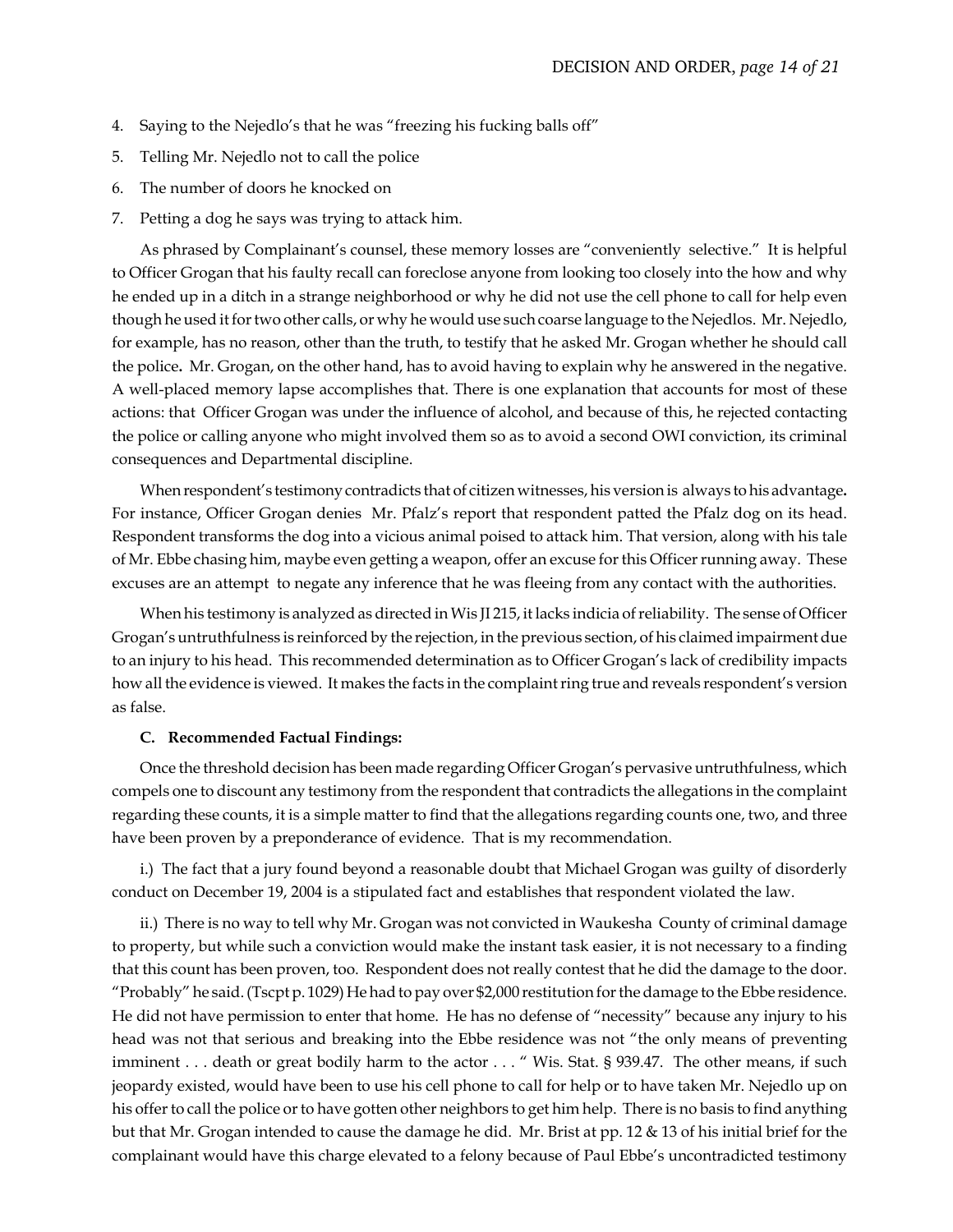that the replacement cost of the door was \$3,200.Clearly, the crime of criminal damage to property has been proven by more than a preponderance of the evidence.  $^{20}$  Regardless of whether it is denominated a felony or a misdemeanor, it still constitutes a criminal law violation by this Officer. Its classification does not affect this process as much as do the surrounding circumstances.

iii.) Count three charges Officer Grogan with being untruthful during the Department's investigation into the events of December 19, 2004. Exhibits 18 and 35 are *verbatim* reports of what respondent told to Lt. Ackeret, who was conducting the inquiry. They are the initial source of the head-injury "defense" which I have already discounted as untrue in an earlier section of this report. (*See*, pp.11 & p. 14.) Equally false are the respondent's concocted details of failing to remember critical matters; of claiming to be unable to find his cell phone when he was, in fact, using it; of being attacked by a dog he was patting on the head; of telling neither the citizens he encountered nor the Waukesha Sheriff's deputies of a serious injury to his head because of concerns about an in-custody medical exam or possibly missing his son's birthday party. These examples are repeated to convey how extensively Mr. Grogan's intricate web of falsehoods stretched through every aspect of his communications with the Department concerning the events of December 19, 2004. In telling his version of his bizarre behavior to the Internal Affairs Division of his Department , this Officer chose to lie whenever the facts were inculpating him in unlawful behavior. He remained consistent in his untruthfulness even through his testimony in this proceeding.

## **COUNTS 1-3 AND THE SEVEN STANDARDS OF WIS. STAT. § 62.13(5): JUST CAUSE**

### **Standard 1. Whether the subordinate could reasonably be expected to have had knowledge of probable consequences of the alleged conduct.**

Agreed fact #2 (page 3 of this report) is conclusive that Officer Grogan knew these Rules. In addition, when he was disciplined for his 2001 OWI, Officer Grogan was told by the Chief and his Captain there that would be ". . . more significant discipline, for future similar violations . . . " (Exhibit 59) OWI comes under Rule 2-219 1. "Unlawful Conduct," as do the first two counts of this complaint. Respondent seems to be arguing that because there is no penalty provision for the Department rules, an officer cannot know the probable consequence of a violation. As pointed out in Complainant's Reply Brief, this Commission, itself, said in finding that this standard had been met in the 2006 discipline of this same Officer:

In our view this standard does not require that each officer must have accurately envisioned the actual penalty which we would impose for any given violation. This standard requires us, rather, to determine that a reasonable officer would have understood beforehand that the conduct would be considered to have violated a rule and to have understood that the violation would result in discipline. Wray v. Grogan, Decision and Order, 11-22-06, p. 2.

Michael. Grogan's unwavering prevarication about the events of December 19, 2004 is perhaps the clearest indication of his awareness of the seriousness of the probable consequences for his behavior. It strongly implies that he knew his job was at stake and that he thought he could lie his way out of this trouble. This is the most logical explanation for his blatant dishonesty. For all these reasons, the recommended finding is that this standard has been met.

**Standard 2.. Whether the rule or order the subordinate allegedly violated is reasonable.**

<sup>&</sup>lt;sup>20</sup> The elements of the crime of criminal damage to property as defined in Wis JI Criminal 1400 have been established.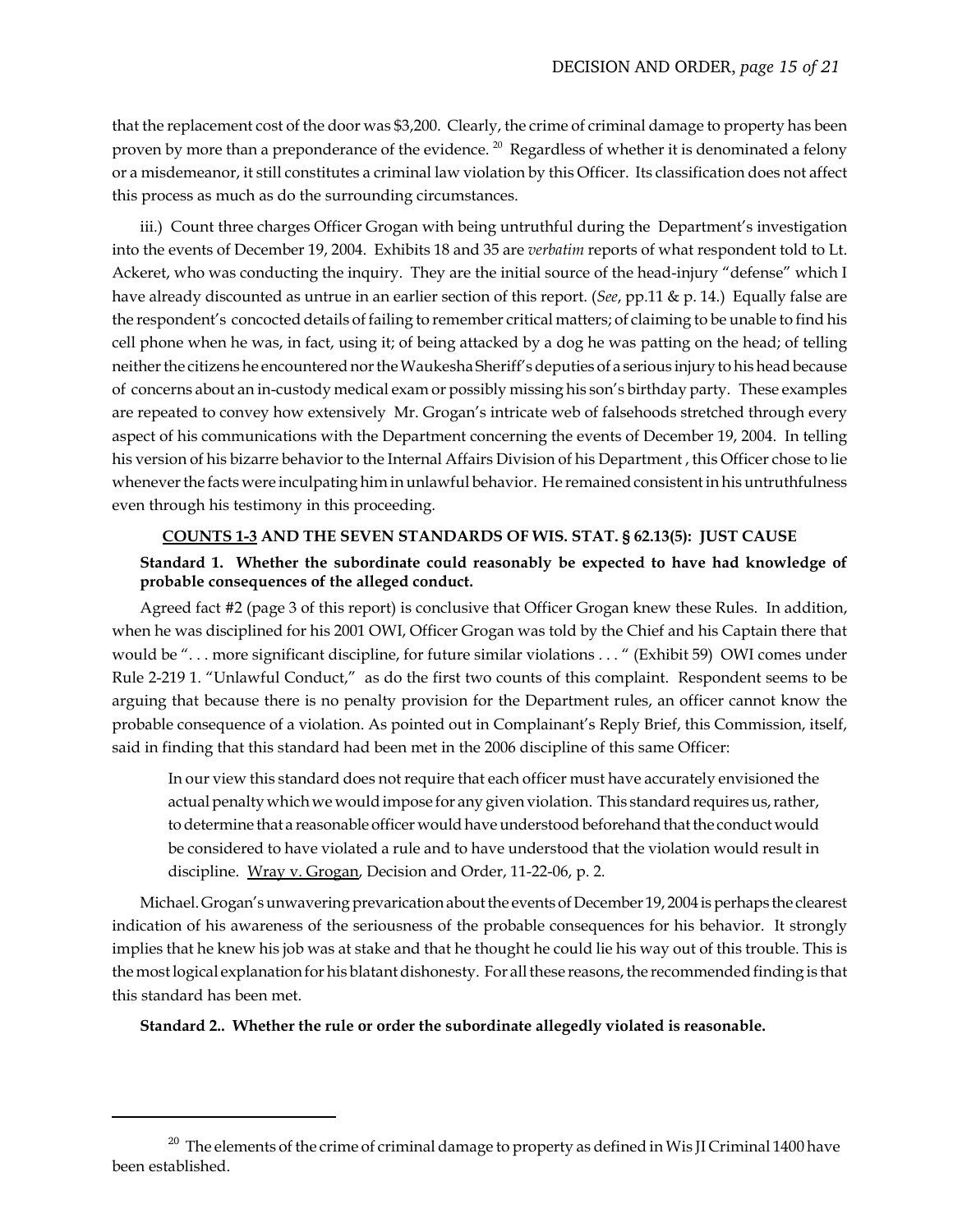"Grogan concedes that the MPD Rules that he is alleged to have violated are reasonable as written." (Respondent's brief, p. 4) Any challenge to the manner of their application must be addressed in the discussion of other standards.

Basic common sense dictates that professionals charged with enforcing the criminal law should not be guilty of violating it and that they must honest under all the circumstances mandated by the rule. More will be said in the section on Standard seven about the importance of honesty in a police officer. This Standard is met.

### **Standard 3.** *Whether the chief, before filing the charge against the subordinate, made a reasonable effort to discover whether the subordinate did in fact violate a rule or order.*

Lt. Ackeret acted for Chief Wray in investigating the facts behind these three counts. These two officials are criticized on many irrelevant points such as whether the investigation was put on hold until the conclusion of the respondent's criminal trial. There is no requirement for such delay, and deferring for so long would have meant witnesses' recollection getting stale and risking the evidence being lost.

Citing the July 3, 2006 investigation report,<sup>21</sup> Officer Grogan misrepresents that Lt. Ackeret included no reference to a head injury in his report to the Chief. Any point to be made from such an oversight is lost by virtue of the fact that the May 18, 2005 interview with Officer Grogan is described in detail at pp.17-20 of the report, with quotes from respondent about his head injury. Most certainly, this non-point does not reflect badly on the investigation. It is this type of tangential and unsubstantiated argument that is meant by the phrase "irrelevant points."

Lt. Ackeret not only read all the Waukesha Sheriff's Department reports, he personally interviewed nine members of that Department, plus eight citizen witnesses, and he talked twice with Officer Grogan, who has been represented by counsel throughout. In addition, Lt. Ackeret secured the respondent's telephone records and tried unsuccessfully to obtain Officer Grogan's medical records concerning his claimed head injury. The lieutenant also attended respondent's criminal trial. The Department afforded Officer Grogan a predetermination hearing plus extensive opportunities to present his version of events and to counter the contents of the investigative reports.

 Other than Lt. Ackeret's failing to wrest respondent's medical records from him and failing to track down people from the bar and wedding to try to verify exactly how much respondent had to drink that night, even respondent cannot point to relevant evidence this very thorough investigation missed. The release of medical records was completely within Mr. Grogan's control, and he had the services of his own counsel to help him with release forms, if that was a problem. This report has already noted that all medical evidence in this case was defensive and should have been provided by the patient/respondent. As to more information about Officer Grogan's alcohol consumption on December 19, 2004, that would have been very helpful, but it is not necessary to the charges that have been brought and it is not known whether it could have been garnered. Such information could also be viewed as defensive since respondent knew full well what the Department's suspicions were. Michael Grogan would have known people from the wedding (including his own wife, supposedly) and from the bar who could have corroborated his claim of how much he drank. He presented none of these people.

The Standard requires "a reasonable effort to discover whether the subordinate did in fact violate a rule or order," not a perfect or a completely exhaustive effort. What the Department did in response to the events

<sup>21</sup> *See,* Respondent's brief at p. 7. The exhibit number is given as 35, but it actually is **3**7.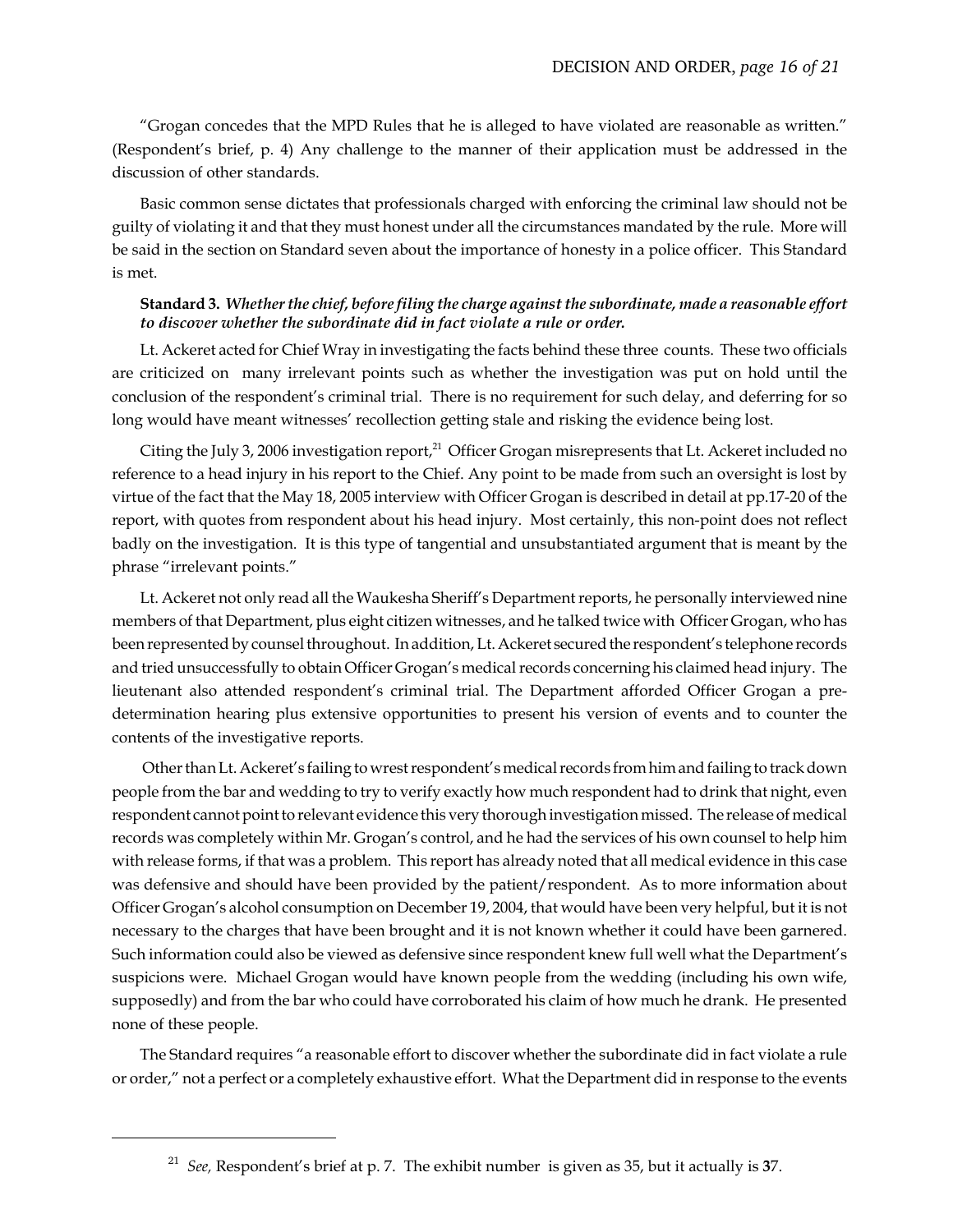of December 19 and in response to Officer Grogan's statements, in my opinion, was more than reasonable. It was thorough and thoughtful.

The evidentiary hearings were conducted for the Commission so as to constitute a reasonable effort to determine the merits of the charges. The recommendation is that they be found to have done that . (*See*, pp. 15-17 of this Report.)

### **Standard 4.** *Whether the effort described under subd. 3 was fair and objective.*

It is difficult to separate respondent's criticisms under Standard 3 from Standard 4. In his argument his counsel has combined them. Therefore, points made in this and the preceding section can be applied to each Standard. Much is made of the early and continuous concern by Lt. Ackeret and Chief Wray that alcohol overuse accounted for this strange series of events on December 19, 2004. In my opinion, such a suspicion would naturally occur to just about any adult who learned even the broad outlines of what happened on December 19, 2004. The briefs submitted on behalf of the Chief do a thorough job of assembling all the references from witnesses as to the possibility of Officer Grogan being under the influence of alcohol, and they are adopted by reference. <sup>22</sup> These references, combined with the the drinking that was admitted to, his wife's comment that "he's a drinker," his ending up in a ditch, and Officer Grogan's aberrant and irrational behavior, indicate the likelihood of intoxication to any person familiar with the affects of drinking. The fact that this suspicion arose shortly after the incidents does not signify a lack of fairness. Rather it is a recognition that the underlying facts are of the kind classically found in cases involving OWI. Respondent's disagreement with the opinions of Department officials does not impugn the objectivity of their investigation.

Officer Grogan's own lack of candor reinforces the belief that it was alcohol that caused these events and that he had to come up with an innocent explanation. The two cell phone calls from respondent's phone at about 2:40 a.m. make it impossible to accept respondent's contention that he had to go house to house to get help. He has offered no sensible explanation for these irreconcilable "facts." This is just one of the most easily disproven Grogan-versions of that night. The other is his story of a vicious, attacking dog versus the one that citizen witnesses, Joseph and Jill Pfalz, both report Officer Grogan as having patted on the head. If he is willing to lie about these things, he is unlikely to have any compunctions about making up facts about his drinking or head injury. Disbelief of his version, in the face of all this - - - whether by the Department or the hearing examiner - - - seems fully justified, as well as fair and objective.<sup>23</sup>

The hearing itself accorded each side as much time with witnesses as it wanted. In fact several more days had been reserved for the taking of testimony than wereutilized. All the evidence was presented before I came to a firm position regarding these charges. That position came about only after an intensive review of the evidence and thorough examination of each side's briefing. Like the Department's, this examiner's effort was fair and objective.

**Standard 5.** *Whether the chief discovered substantial evidence that the subordinate violated the rule or order as described in the charges filed against the subordinate.*

 $22$  Complainant's initial brief at p. 31-32 and reply brief at p. 3. It must be remembered that we are NOT dealing with an OWI charge. Alcohol involvement goes to whether Of. Grogan had a reason not to want authorities involved and to whether he had a motivation for claiming a head injury.

<sup>&</sup>lt;sup>23</sup> The fact is that complaints against Lt. Ackeret by Officer Grogan triggered an investigation by the Department of Justice.. While the finding of DOJ pointedly does not reflect on the lieutenant's work in this case, it is telling that this respondent would make meritless charges of criminal conduct against his investigator.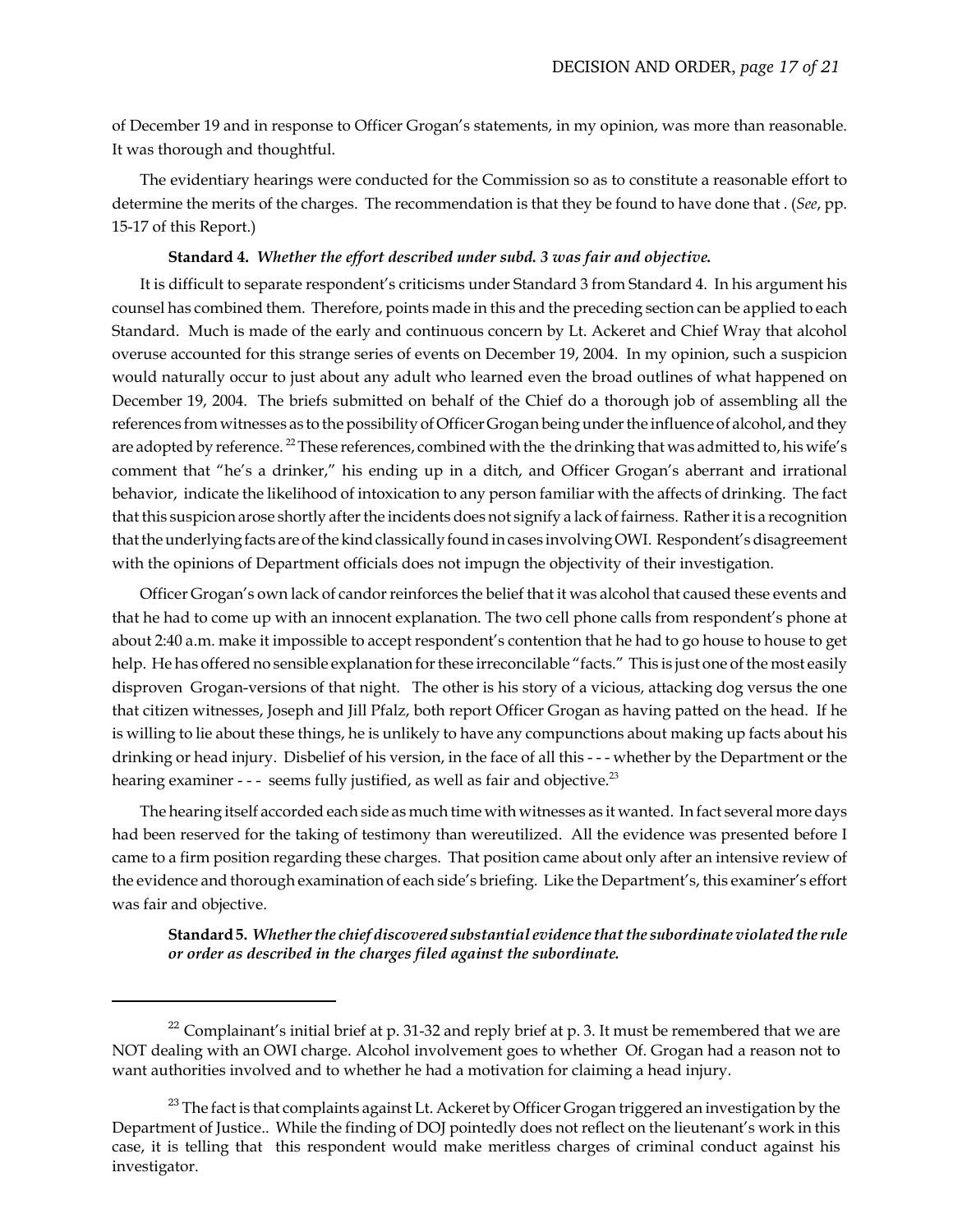Since the charges were not filed for almost two and a half years after the law violations and almost two years after Officer Grogan first perpetrated his untruthfulness in the Department's investigation, the evidence that the Chief had is almost the same as was presented at the hearings. That evidence has convinced me to the requisite level of proof of Officer Grogan's culpability regarding these three charges, and that analysis has been presented in considerable detail in the fact finding section of this report. This means that the Chief had discovered "substantial evidence" of respondent's violations.

# **Standard 6.** *Whether the chief is applying the rule or order fairly and without discrimination against the subordinate.*

Initial unfamiliarity with these Standards, lead me to allow far more evidentiary exploration of the phrase "fairly and without discrimination" than I now believe is appropriate. The phrase in this Standard does not require everyone to be treated identically. Different circumstances can and should be considered by the Chief and the Commission without running afoul of this Standard. This Standard is meant to assure no prejudices or preferences influence the bringing of charges or the results of charging. Obviously this precludes any of the traditionally suspect categories (race, gender, religion, ethnic background, sexual orientation) from being part of this process. Personal favor or disfavor also have no place under this Standard. There is no evidence that any of these improper considerations influenced the Chief's charging decision, and the same can be said unequivocally for the recommendations for findings made in this report.

For respondent, "fairly and without discrimination" is not limited to charging and findings of culpability. By offering an extremely detailed discussion of Exhibit 41, he is contending that under Standard 6, the discipline recommended and imposed must comparable for similar charges. That exhibit lists the type of unlawful conduct or untruthfulness charged against anonymous officers since 1982 and what the discipline was. This 25 year compilation is difficult to translate into a direct comparison. For example, there is no way to know or to take the time and energy to know the details behind each of these entries.<sup>24</sup> For the purposes of comparison it would be necessary to know previous discipline imposed on the officers on the list and their overall service records. The hearing examiner was not given the names of the officers on Exhibit 41, but I assume that complainant's counsel is accurate when he states, "No Madison Police Officer who has been found guilty of both unlawful conduct and untruthfulness, in violation of Departmental rules, has remained on the force." (Reply brief, p. 10)

Exhibit 208 and its use by respondent shows that allowing an expansive reading of Standard 6 can involve a trial within a trial. Exhibit 208 is many pages long and involves a totally different officer and facts quite distinguishable from the instant case. Introduction of this exhibit triggered a relatively lengthy reply from complainant. All this is needlessly distracting from the issues at hand and is not required for compliance with Standard 6.

In any event*,* I don't believe Standard 6 is intended to reach all the way to discipline imposed or results (such as resignation) reached. For one thing, no one can **impose** a resignation on an officer, but more importantly, the language of the standard asks whether "the chief is applying the rule or order fairly and without discrimination" [emphasis added] which suggests that the inquiry about the chief ends once the charge is brought. Such an inquiry would be to question whether the chief is enforcing a certain rule against only certain people, not whether everyone charged with a certain violation received the same discipline. For the Commission, the inquiry would go to whether it is making its rulings on culpability without regard to

 $24$  Without conceding any relevancy to this line of inquiry, I also note that under Wis. Stat. § 904.02 it could have been excluded.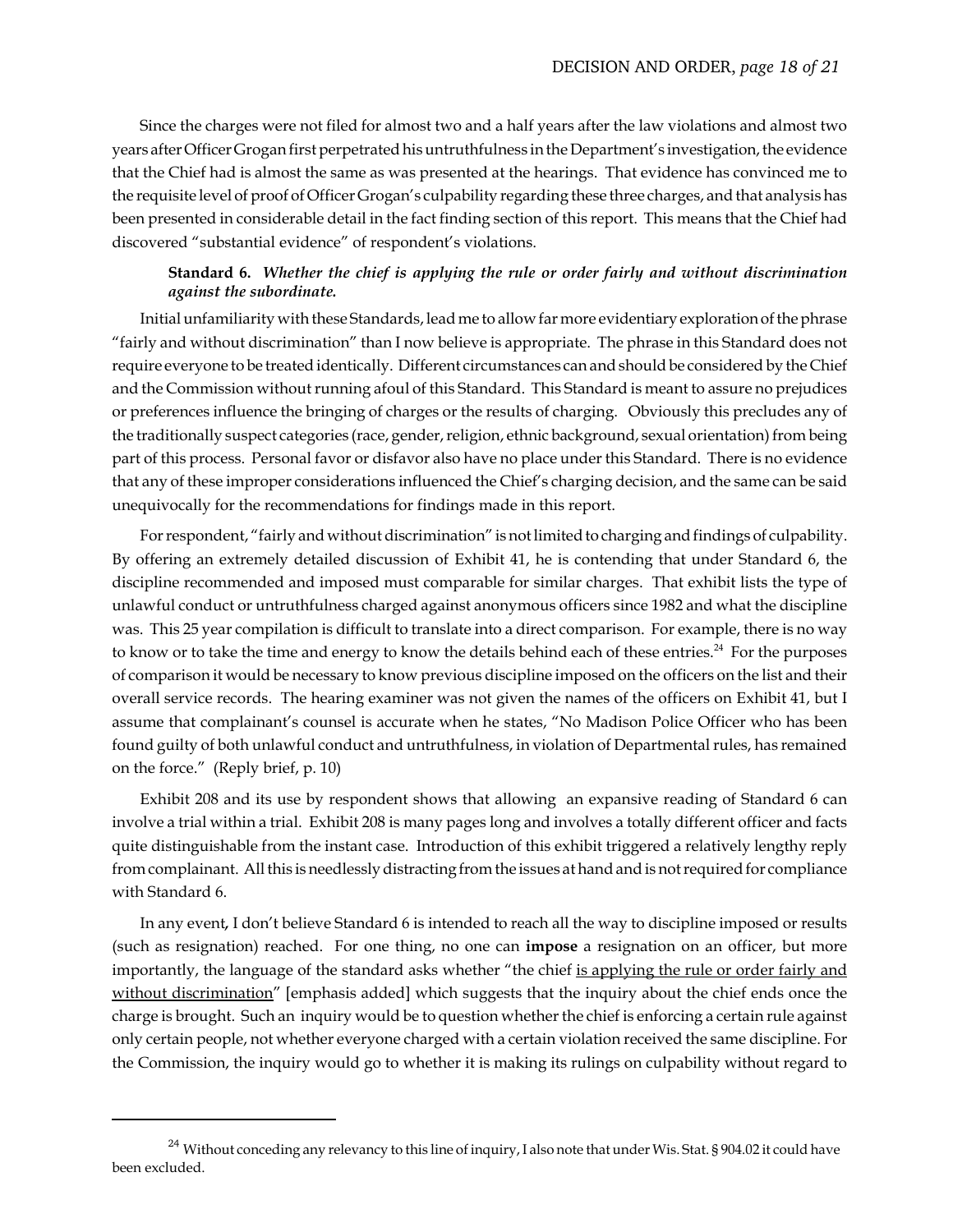anything but whether the facts have been properly proven. As to both inquiries, there is no evidence to show anything but fair and non-discriminatory application of the rules and evidence.

### **Standard 7.** *Whether the proposed discipline reasonably relates to the seriousness of the alleged violation and to the subordinate's record of service with the chief's department.*

Whether it is from the perspective of the chief or of the Commission, it is not possible to see how Officer Grogan can remain a member of the force. This is true because of his continued law violations and because of his egregious and pervasive lying to his Department and to this Board. It is conceivable that had Michael Grogan forthrightly owned up to his misconduct on December 19, 2004 and fully cooperated with the investigation, he could have been ordered to receive treatment and suffered a lengthy suspension, rather than termination. That is far from what happened, however. Through his multiple lies he has compounded his misdeeds so that he cannot be trusted in an occupation that is often described as a "position of trust." In his testimony, Chief Wray did an admirable job of explaining why trustworthiness is a fundamental qualification for being a police officer.

> Again untruthfulness at all levels is very important in terms of maintaining that public trust. There's an expectation on the part of the community that we speak the truth at all times.

> They rely upon us to convey information on emergencies. The community relies upon us to relay information or provide information on serious crimes, incidents that are taking place.

> And the community has to be able - - has to feel comfortable and believe and rely upon us and believe that we're going to speak the truth at all times. When that happens it undermines our ability to do our job.

> Officers are also providing police reports. Officers act on police reports. It's important that in acting on police reports that they can rely on officers telling the truth in those reports.

> DAs will craft a criminal complaint based upon what an officer is saying. That information goes to court. Officers have to testify in court. They have to represent things that are taking place, witness statements, et cetera.

> We're also in areas while investigating in very sensitive areas of people's homes. We have the opportunity while investigating [to] take in property, valuable property. People need to understand that an officer will speak the truth and not do things that will be - undermine that.

> And so in many ways it is critical, it's just part and parcel with out job, our core responsibility in terms to the ethics, the integrity of the Department that the very foundation rests on officers telling the truth. (Trscpt. Vol. IV, pp. 25-26)

Candor by police officers is required on both a functional level (to do their jobs) and on a perception level (how the public sees and reacts to members of the Department). Known and unaddressed dishonesty by an officer, whether it concerns events occurring on or off the job, erodes public trust in the entire police force. In addition, the magnitude of the lies told by Officer Grogan raises doubts as to whether he would report official matters accurately if such reporting might cast him, personally, in a bad light. The sheer number of falsehoods forming the basis of count three generates skepticism about anything he might say. A finding of culpability on count three means much of respondent's usefulness as a law enforcement office has been lost.<sup>25</sup>

 $25$  Per Chief Wray, "Dishonesty of this degree is fundamentally incompatible with the level of trust and professionalism demanded of a sworn law enforcement officer. While your record is outstanding, your ability to fulfill the responsibilities required of a Madison Police Officer - - - particularly your ability to testify in court as a credible witness - - - has been unalterably precluded by your actions in this matter." Exhibit 43.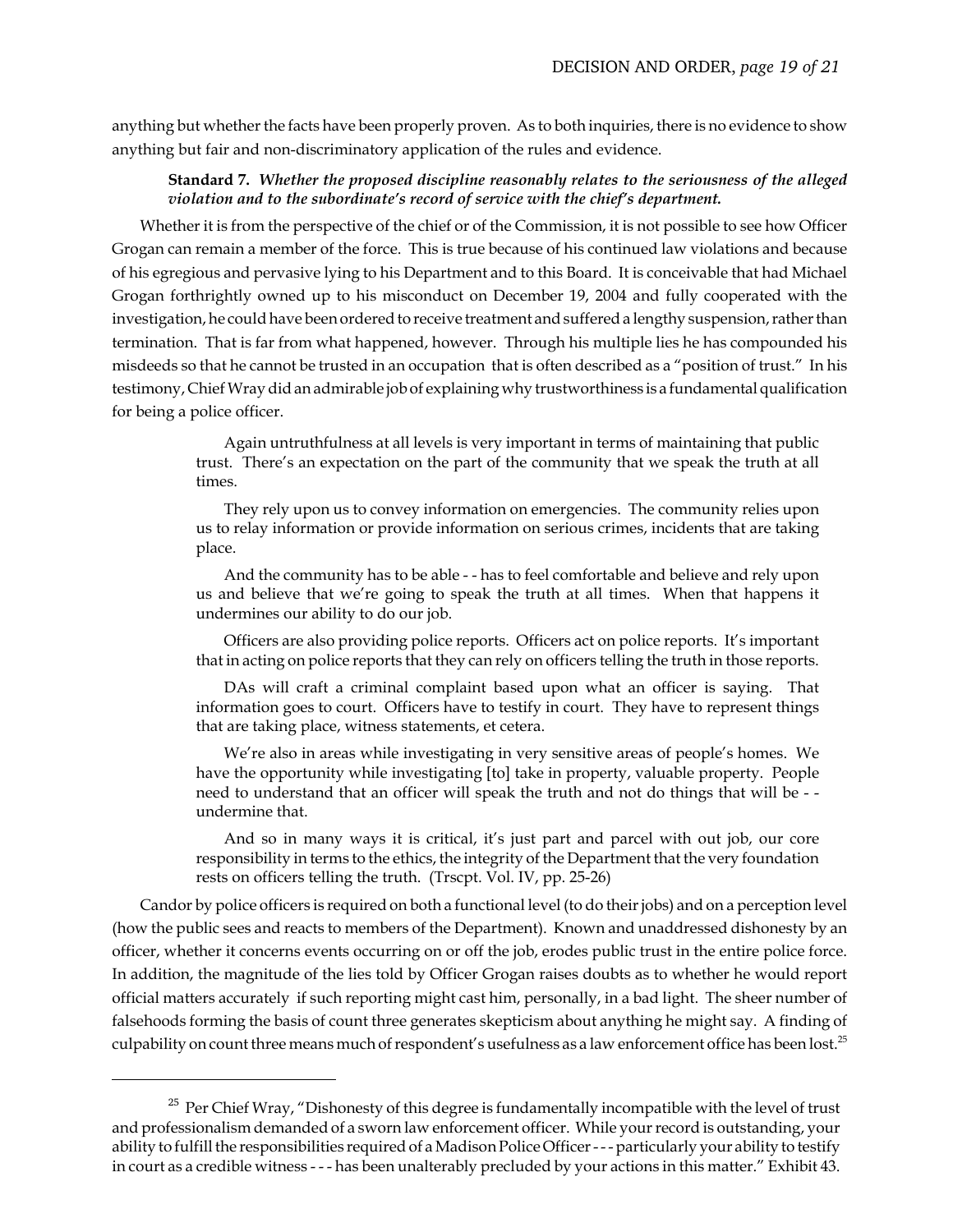The law violations composing counts one and two of this complaint are, by any definition, bizarre and disturbing. Every citizen witness who was asked to comment found it shocking or distressing that the person wandering their neighborhood, knocking on their doors, trespassing onto their property, damaging property, and entering a private residence to sleep on the living room floor was a police officer. There is no need to belabor our expectation that law enforcement personnel demonstrate exemplary behavior, not aberrant, disruptive, and criminal conduct.

It is true that prior to December 19, 2004, Michael Grogan had a laudable record of performance with the Department and with the Milwaukee Police Department. But for the events and sequella of that night, he could have been promoted to the rank of detective. He has previously been disciplined for his 2001 OWI conviction and for the November 2006 finding that he failed to cooperate with **this** internal investigation.

The recommendation of the Chief is for termination, and that is concurred in by the hearing examiner. My reasons stated are above. It should be noted that the recommended dismissal of court four does not really impact on the Chief's position since even before the addition of that count, he was calling for respondent's termination from the force. (*See*, Exhibit 43.) Because of Michael Grogan's proven abilities as a police officer, it is particularly regrettable that the shared opinion is that he must forfeit that position. It is never pleasant to have to endorse such a severe consequence, but I am convinced that anything less would be inadequate and a disservice to the Department. I believe that just cause has been solidly established.

Dated this 13<sup>th</sup> day of December 2007 at Madison, Wisconsin.

 $\frac{-1}{s}$ 

Moria Krueger, Hearing Examiner